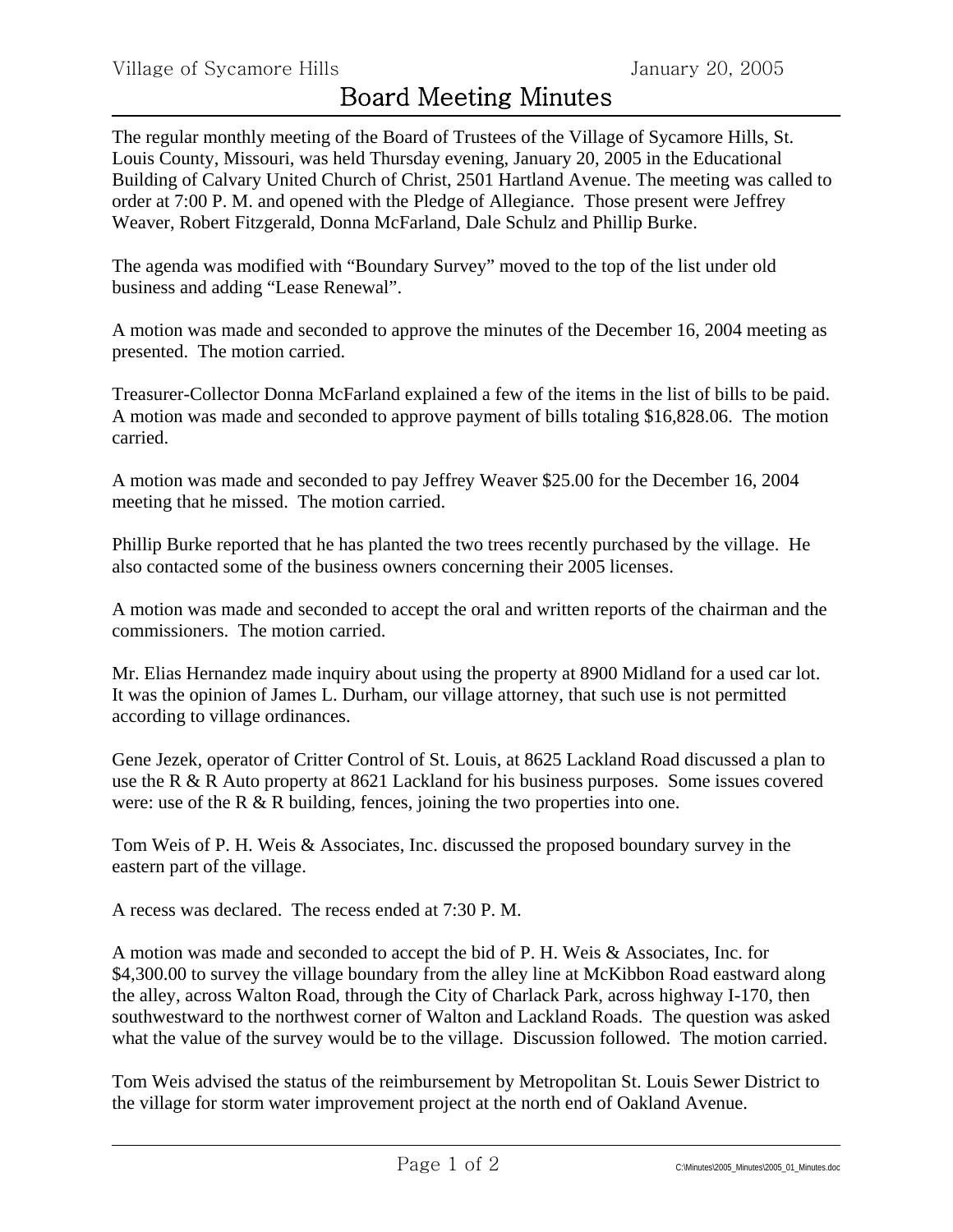Business licenses for 2005 were addressed. Bearden Violin Shop, Inc. license was approved last month. They have received the approval of Community Fire Protection District. All of the required paperwork for Creve Coeur Plumbing, Inc. has been received. A motion was made and seconded to grant Creve Coeur Plumbing, Inc. a license for 2005. Discussion followed about that company driving vehicles across a corner of the village owned lot thereby leaving ruts in the unimproved surface. Remedies were noted. The company will be advised accordingly.

The paperwork for R & R Auto and Critter Control of St. Louis was on hand. Individual motions were made and seconded to grant licenses to these businesses. Restrictions on each license were noted and will remain unchanged. Discussion took place. The motions carried.

Garages were then discussed. Requirements for footings, foundations, materials et cetera were noted. Mr. Durham made suggestions. Sheds and carports were discussed.

All village property currently in officials' homes should be returned to the village office not later than the third week in April. This includes correspondence, records, reference materials, records, and equipment of all descriptions.

Dead and or dangerous trees on private property are covered by dangerous and dilapidated structures. It is up to the building commissioner or the health commissioner to investigate and proceed.

The motion for adjournment was made and seconded. The motion carried. Adjournment was at 8:20 P. M.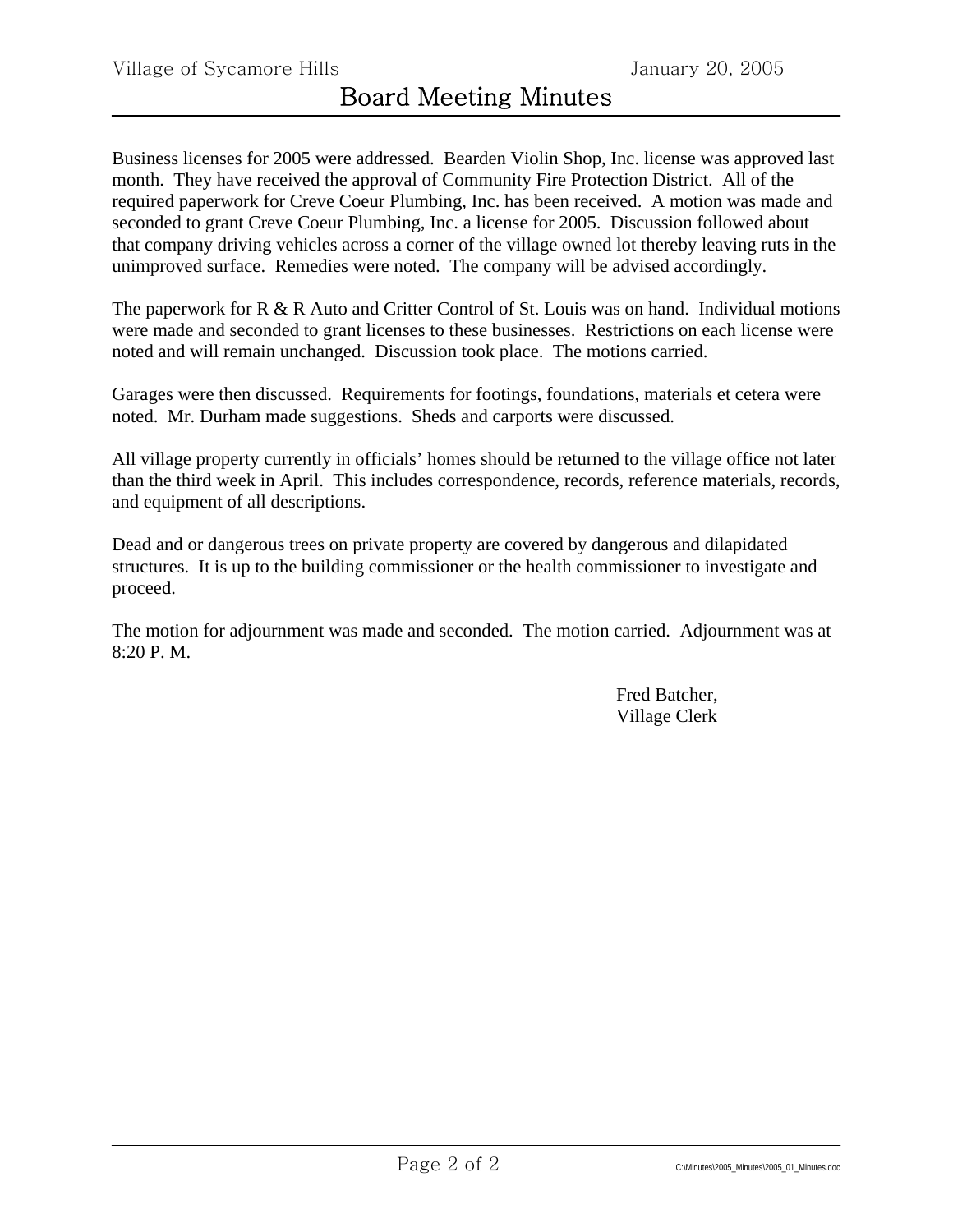The regular monthly meeting of the Board of Trustees of the Village of Sycamore Hills, St. Louis County, Missouri, was held Thursday evening, February 17, 2005 in the Educational Building of Calvary United Church of Christ, 2501 Hartland Avenue. The meeting was called to order at 7:00 P. M. and opened with the Pledge of Allegiance. Those present were Jeffrey Weaver, Robert Fitzgerald, Dale Schulz and Phillip Burke.

A motion was made and seconded to approve the minutes of the January 20, 2005 meeting minutes as presented. The motion carried.

In Donna McFarland's absence, Phillip Burke noted errors in the Detailed Disbursements Report. A motion was made and seconded to authorize payment of bills totaling \$9,987.53. The motion carried.

The oral and written reports of the Commissioners were received. A motion was made and seconded to accept the commissioners' reports. The motion carried.

Comments were made concerning the dumping of solid waste in Charlack Park within the Sycamore Hills village limits.

The dumpster parked on Walton Road was discussed. It had been removed prior to the meeting.

The boundary survey in the eastern part of the village is underway. This matter will be discussed at a future meeting.

The Uniform Property Maintenance Code was discussed. This will be looked at some more at a future date.

Garages were discussed at length. Ordinance Number 225 was noted. The question was raised should we prohibit metal garages. Aspects of rounded roofs vs. pitched roof and architecturally compatibility with the rest of the community.

Village records were discussed. Any applications, permits, etc..., must be in our permanent files.

The motion for adjournment was made and seconded. The motion carried. Adjournment was at 7:43 P. M.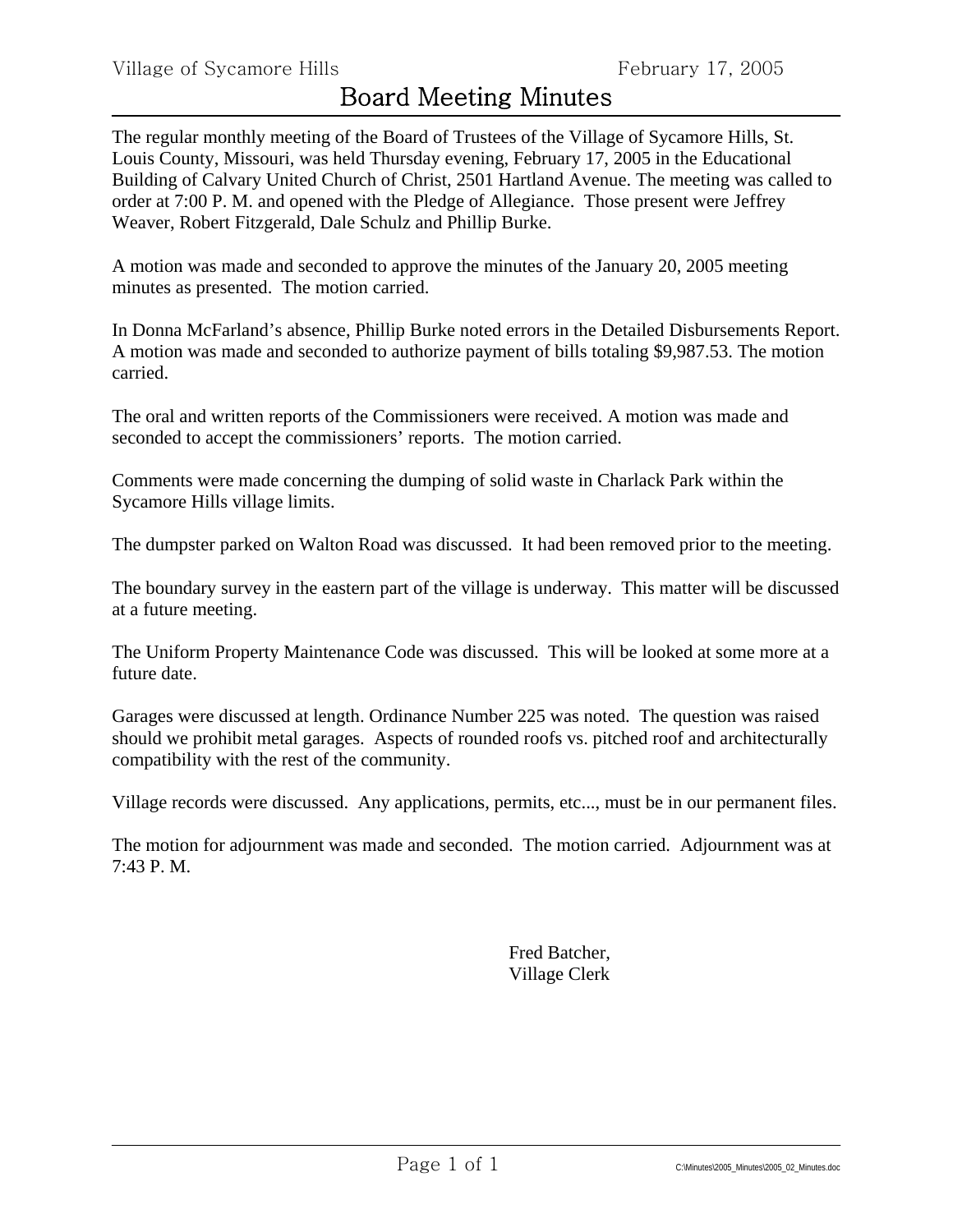The regular monthly meeting of the Board of Trustees of the Village of Sycamore Hills, St. Louis County, Missouri, was held Thursday evening, March 17, 2005 in the Educational Building of Calvary United Church of Christ, 2501 Hartland Avenue. The meeting was called to order at 7:00 P. M. and opened with the Pledge of Allegiance. Those present were Donna McFarland, Robert Fitzgerald, Dale Schulz, and Phillip Burke.

A motion was made and seconded to approve the minutes of the February 17, 2005 meeting minutes as presented. The motion carried.

Bills were presented for payment. An explanation of bills was given. A motion was made and seconded to authorize payment of bills totaling \$14,627.05. This total includes \$25.00 for Donna McFarland who missed the February 17 meeting. The motion carried.

Phillip Burke reported that he had contacted the owner of 8900 Midland requesting that the door on the Midland side be repaired and broken window panes be replaced and the dumpster was also noted.

Police Commissioner Robert Fitzgerald reported that the operator of R & R Auto was sent a letter pointing out that the number of vehicles on premises overnight exceeded the number permitted on the business license. He did not comply by the March  $10<sup>th</sup>$  date set in the letter. The owner of 8900 Midland was contacted about the condition of the building. Mr. Fitzgerald made other comments about his report.

A motion was made and seconded to accept the oral and written reports of the Chairman and Commissioners. The motion carried.

At 7:08 P. M. a recess was declared so that the village boundary might be discussed with Tom Weis. The recess ended at 7:16 P. M.

It was noted that we do not make enough long distance calls to participate in the SBC plan. Therefore status quo will prevail.

The next order of business was the preparation of the budget for the fiscal year April 1, 2005 through March 31, 2006.

The agenda was amended to discuss the renewal of the public officials' bonds for Terry Milam and Donna McFarland coming due April 20, 2005. A motion was made and seconded to renew the bond for Terry Milam for one year and extend the bond for Donna McFarland for one month. The motion carried.

Chairman Burke announced that we now have budget for 2005-2006 with anticipated receipts of \$227,626.00 and anticipated expenses of \$213,035.00 or a net income of \$14,591.00. The budget was amended to include bag worm spraying at a cost of \$125.00. A motion was made and seconded; the motion carried.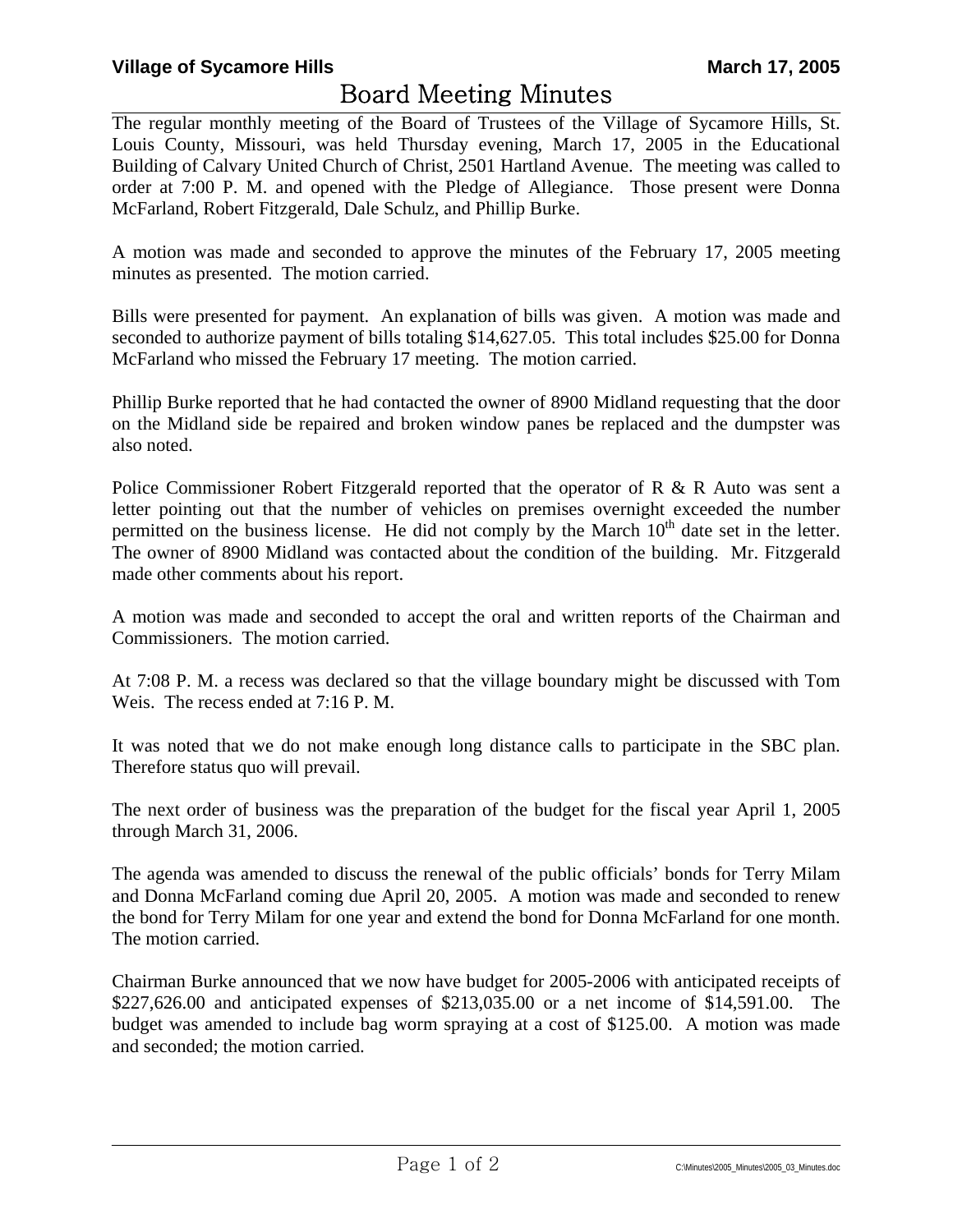The motion for adjournment was made and seconded. The motion carried with adjournment at 9:38 P. M.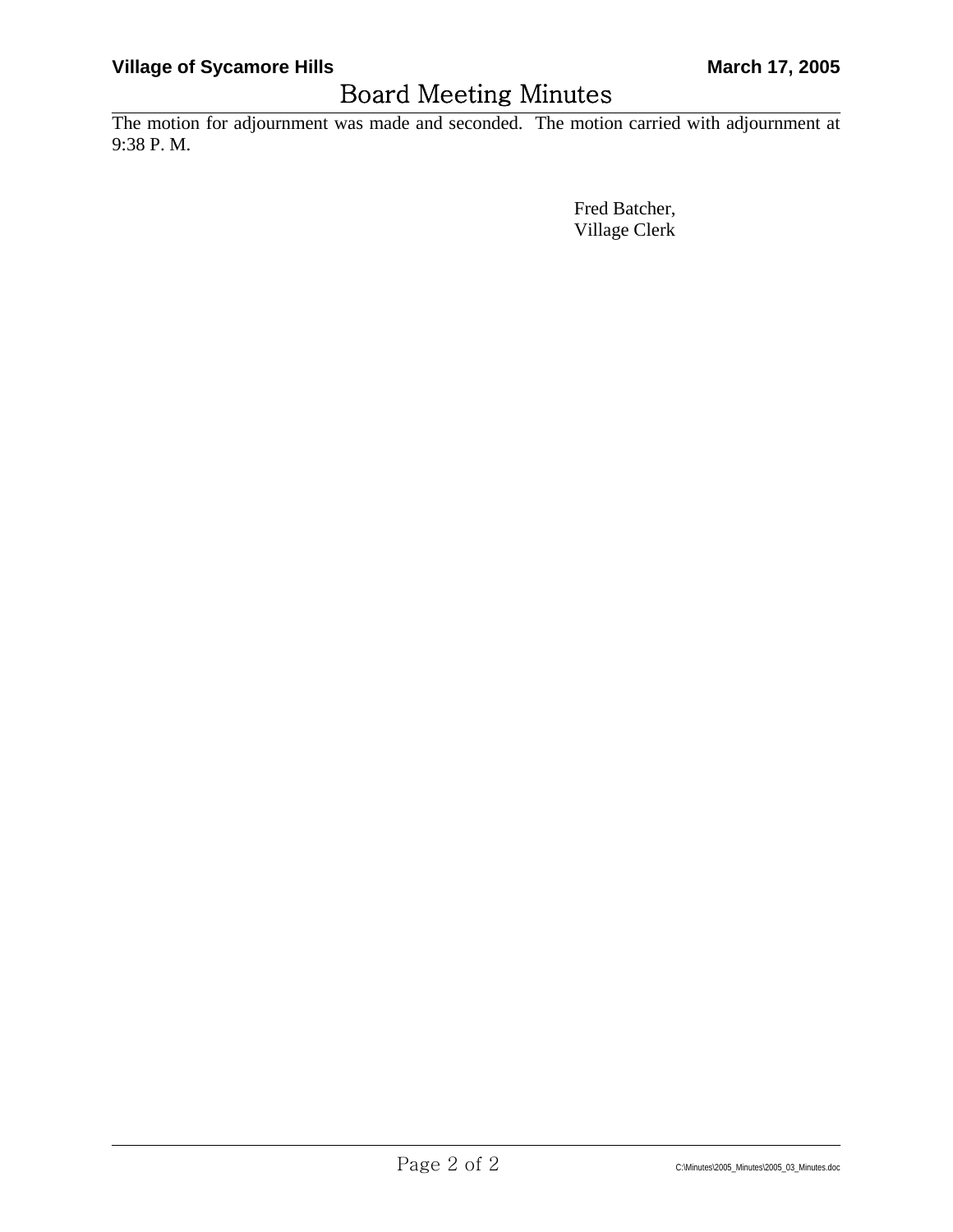The regular monthly meeting of the Board of Trustees of the Village of Sycamore Hills, St. Louis County, Missouri, was held Thursday evening, April 21, 2005 in the Educational Building of Calvary United Church of Christ, 2501 Hartland Avenue. The meeting was called to order at 7:00 P. M. and opened with the Pledge of Allegiance. Those present were Donna McFarland, Jeffrey Weaver, Robert Fitzgerald and Dale Schulz.

In the absence of the Chairman, Robert Fitzgerald, Chairman Pro Tem conducted the meeting.

A motion was made and seconded to approve the minutes of the March 17, 2005 meeting minutes as presented. The motion carried.

Bills were presented for payment. An explanation of bills was given. A motion was made and seconded to authorize payment of bills totaling \$80,044.20. This total includes \$25.00 for Jeff Weaver who missed the March 17 meeting, and \$71,084.00 for transfer to the Money Market Account. The motion carried.

A motion was made and seconded to accept the oral and written reports of the Chairman and Commissioners. The motion carried.

Deborah Haverkamp was sworn in and will serve as Finance Commissioner. Donna McFarland will continue to serve as Treasurer/Collector.

A motion was made and seconded to authorize payment not to exceed \$50.00 to the St. Louis County baord of elections for the April Election. The motion carried.

The motion for adjournment was made and seconded. The motion carried. Adjournment was at 8:05 P. M.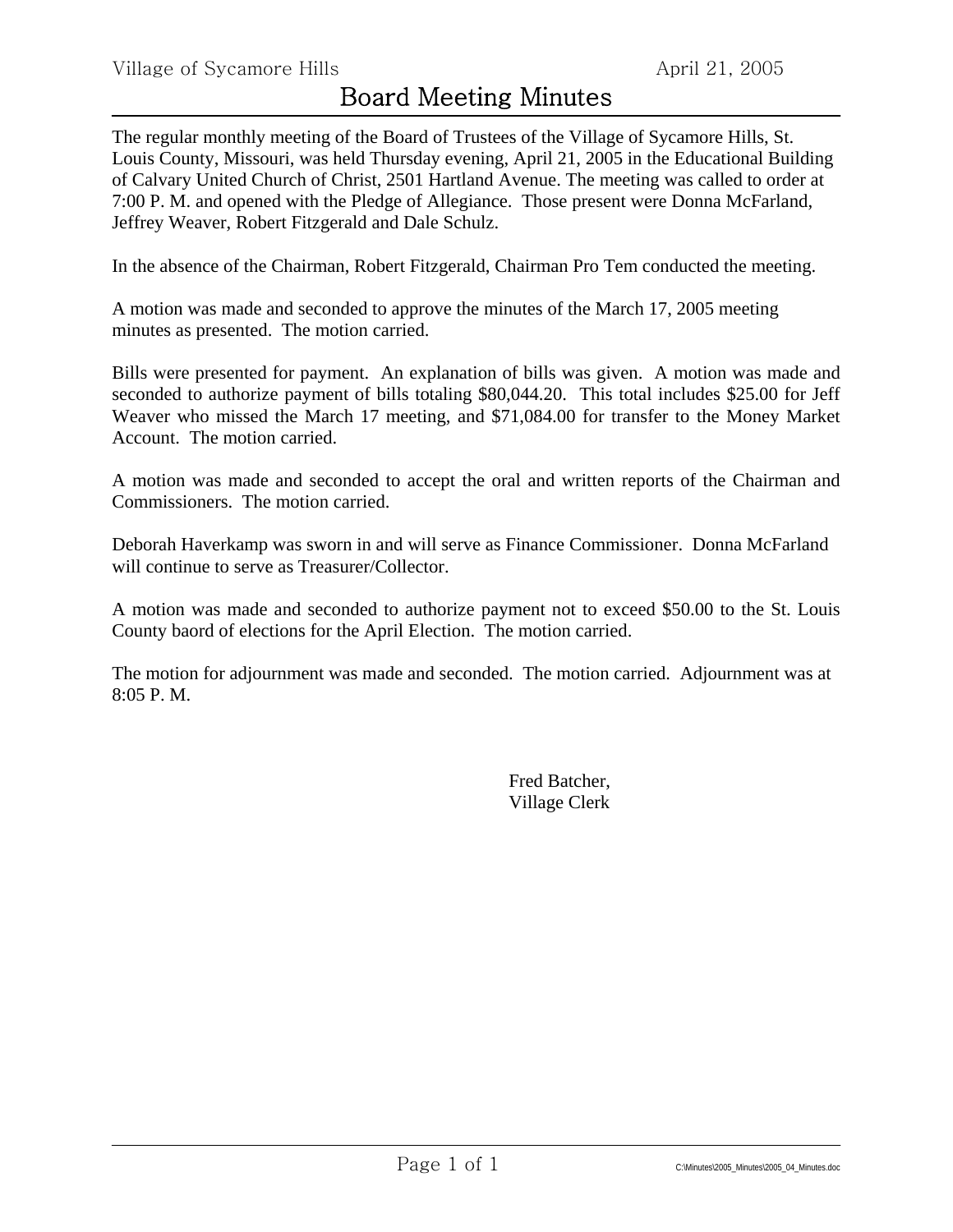The regular monthly meeting of the Board of Trustees of the Village of Sycamore Hills, St. Louis County, Missouri, was held Thursday evening, May 19, 2005 in the Educational Building of Calvary United Church of Christ, 2501 Hartland Avenue. The meeting was called to order at 7:03 p.m. and opened with the Pledge of Allegiance. Those present were Jeffrey Weaver, Debbie Haverkamp, Dale Schulz and Phillip Burke.

## **Presentation and Payment of Bills:**

Bills in the amount of \$10,431.37 were presented and explained by Donna McFarland. The \$100 payment to the St. Louis County Election Commissioners (Warrant 5654) was a \$50 day fine (2 days) due to the non-payment of the balance due of the election fee for April. The additional payment to Bob Fitzgerald (Warrant 5641) was for serving as Chairman Pro Tem. at the April 21, 2005 board meeting. The additional payment to Phillip Burke (Warrant 5652) was for the missed meeting on April 21, 2005. Dale made a motion to pay the bills as presented, seconded by Debbie. The motion carried.

## **Reports of the Chairman and Commissioners:**

The following oral reports were submitted:

#### **Chairman - Phillip Burke**

• Discussed sidewalks with our civil engineer, will be covered later in the meeting.

#### **Street Commissioner - Dale Schulz**

- There is a street surface problem on Graceland just west of the stop sign McKibbon.
- The street light in not working at the corner of Ashland and Graceland, AmerenUE has been contacted.

#### **Building Commissioner - Dale Schulz**

- 2486 Ashland S&P properties is new owner, lawn is being maintained, for sale at \$92,000 in "as is" condition
- 2446 Ashland Request for home inspection by owner Denise Marken
- 2409 Brown Home has been sold, inspection has been paid for, waiting for occupancy permit.

#### **Health Commissioner - Jeff Weaver**

- 2450 Ashland Cited for overgrown grass
- 2452 Ashland Cited for overgrown grass
- 2405/21 Northland Rat abatement performed

Dale made motion to accept the reports, Debbie seconded the motion. The motion carried.

# **Oath of Office:**

The oath of office was administered to Phillip Burke by Fred Batcher.

### **Appointments:**

Chairman Burke made the following appointments:

| Village Counsel:                             | Jim Durham          |
|----------------------------------------------|---------------------|
| Village Clerk:                               | <b>Fred Batcher</b> |
| Sewer Lateral Administrator: Donna McFarland |                     |

All other appointments remain as in the previous years except for a zoning commission member whose term expires this year. This will be addressed at the next board meeting. Dale Schulz will serve one more month as trustee and will act as interim building commissioner until another is appointed. Board members will assist Dale in the building commissioner tasks.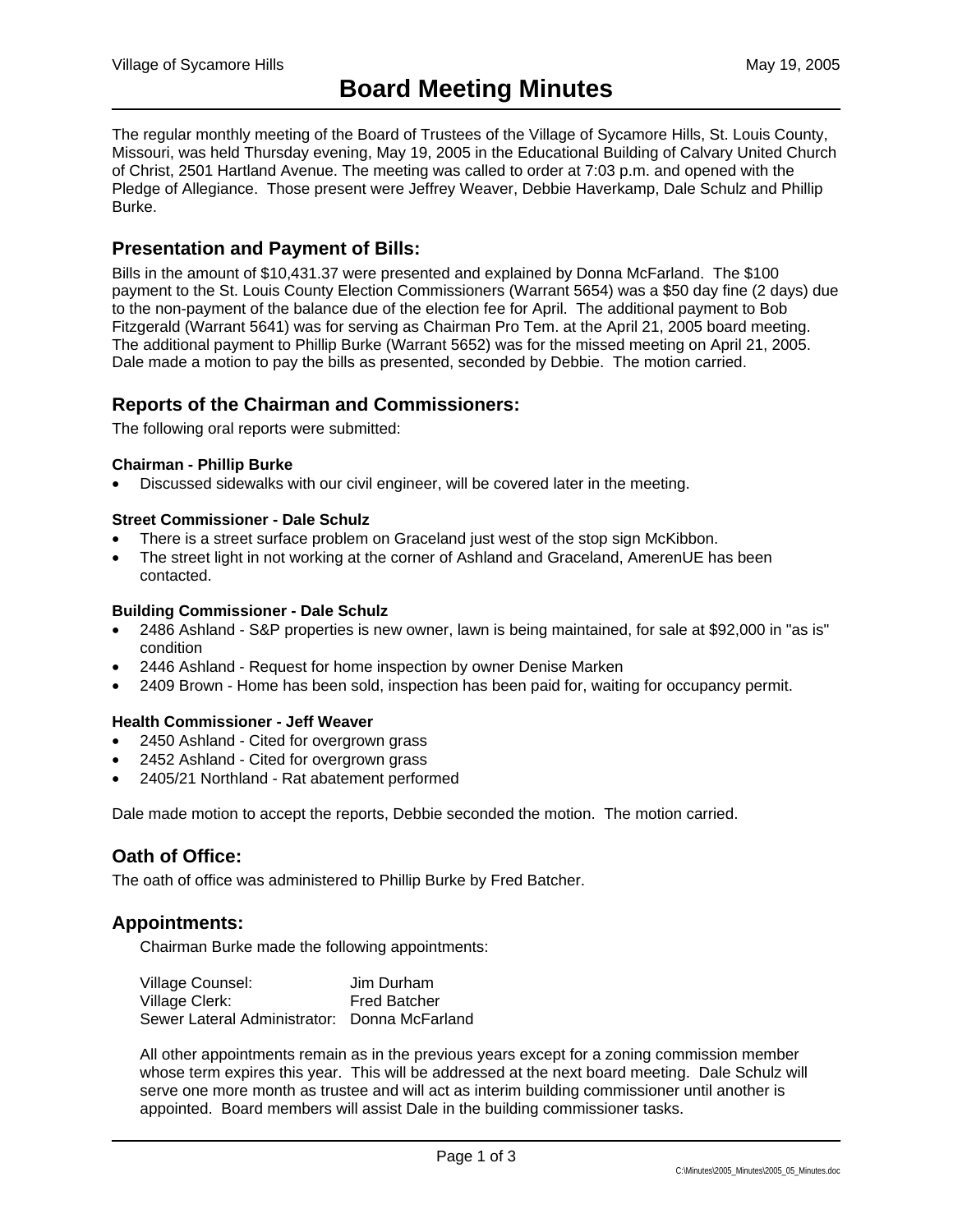It was noted that there is a tie between two residents for one of the board positions. Phillip will contact each of them to gauge their interest.

# **Discussion From the Floor:**

Chief Milam represented the St. John Police Department and answered various questions from the residents and the Board. He talked about the citizens police academy. It now is operated in conjunction with the North County Police Chiefs. Currently the academy is meeting in Jennings and had 25 in attendance at the last class. Children's bicycle helmets and some adult helmets are availabe at \$6. Special Olympic t-shirts are also available. The Chief mentioned that St. John is a little low on officers due to injuries, illness, and national guard duty. Recently a mock traffic crash for high school students was performed. Ritenour High School graduation will occur on Saturday May 21. No problems are expected.

Terry Heil asked about the legal ramifications of Charlack Police issuing citation in Charlack Park, partially located in the village. The chief responded that the two police departments work well together and does not expect any problems in this area. Mr. Heil also brought up the subject of children on minbikes using the alley and Walton Road after school. St. John will try to increase patrols in this area after school.

Mr. Syad N. Hussain requested information about opening a business at the corner of Brown and Midland. Along with his wife, Mr. Hussain already owns two businesses in the City of St. Louis. The proposed business would be a convenience store, also possibly selling sandwiches. No alcohol would be sold. Jim was directed to provide a zoning letter to the potential applicant, who was also advised that an inspection by the Fire Protection District was required which, based on previous inspections, could entail significant repairs to the premises prior to occupancy by any business.

## **Old Business:**

There was nothing on the agenda under old business.

#### **New business:**

*1.* **Sidewalk Repairs** - *repair of uneven and cracked slabs, new sidewalk installations, pad for storage shed.* 

Ryan Klug of P. H. Weis presented some information. Currently new sidewalk is ~\$20/ linear foot. A survey is recommended for areas along Graceland at a cost of \$5000. Ryan will prepare 4 separate estimates for sidewalk installation at various locations along Graceland: Oakland to Walton, Hartland to Marshall , Church to Brown and a pad for the 6 x 12 storage shed. He will request estimates for all of Graceland covering both sides of the street. Various slab replacements village wide will also be considered in this project It was noted that the little strip along Graceland between sidewalk and curb should have the weeds replaced with concrete. Work along the school will be considered next year, it was suggested that we contact the president of the school board, Brad Thomas, concerning possible cost sharing.

- 2. **Street Marking**s *yellow no parking zones, stop lines, and crosswalks* Ryan will recommend material to use.
- 3. **8621 Lackland (R & R Auto)** *non compliance with business license*

Details of specific violations were not available to the Board at this meeting. Jim advised the Board that compliance with Village ordinances was a requirement for the granting or continuation of a business license, and that it would be appropriate to so advise the occupants of the property, but such notification should identify specific incidents of non-compliance. Action was deferred until the June meeting.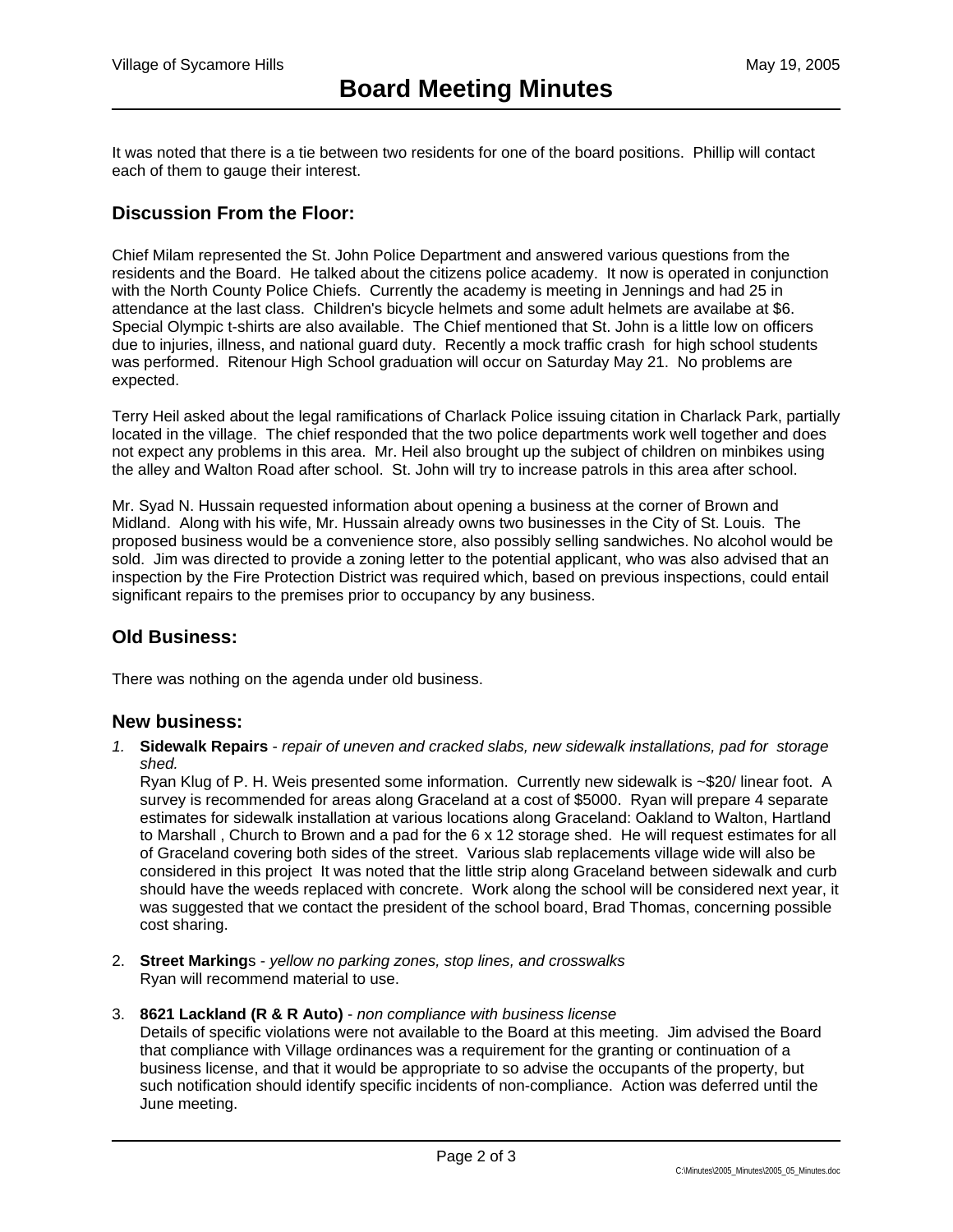- 4. **8900 Midland** - *Building condition* Owner and realtor will be contacted by Dale.
- 5. **TRIM grant** *list trees for inspection* Phillip will investigate submitting a TRIM grant application.
- 6. **Overland Lions Fai**r - *Parking regulations, dates, and road closures* July 28-31, the police commissioner will be the focal point, parking tags will be distributed.
- 7. **Village Office** *purchase of new air conditioner* Bob and Phillip will work on this.
- 8. **Village Garage Sale** *select a day* The date will be Saturday, June 18. As usual the village will waive fees for this day. Dale made a motion for the village to pay for advertising, Jeff seconded the motion, the motion carried.
- 9. **Newsletter** *Preparation and distribution* Phillip will prepare one. Topics will include neighborhood watch, garage sale, parking during fair.
- 10. **Phone Information Card** *Preparation and distribution* Will be distributed in July along parking permits for Lions Fair.
- 11. **HP Pavilion Computer** *transfer of drive and disposal of unit* Phillip and Jeff will investigate. Jeff has a contact for electronic equipment disposal.
- 12. **Trash contract renewal** Jeff will look at 1 year and 2 year renewal with Waste Management.

### **Adjournment:**

The motion for adjournment was made by Dale and seconded by Debbie. The motion carried. Adjournment was at 8:57 p.m.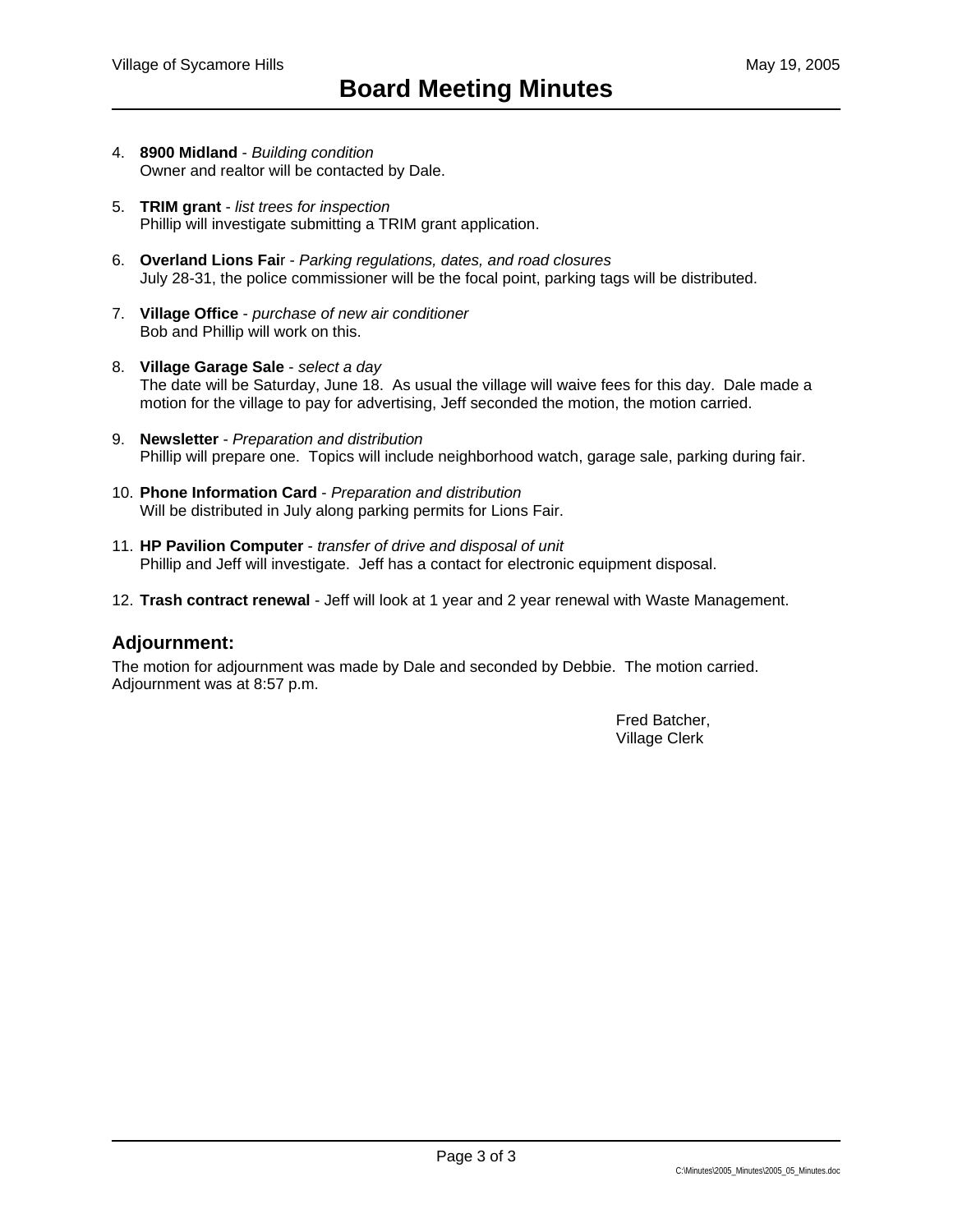The regular monthly meeting of the Board of Trustees of the Village of Sycamore Hills, St. Louis County, Missouri, was held Thursday evening, June 16, 2005 in the Educational Building of Calvary United Church of Christ, 2501 Hartland Avenue. The meeting was called to order at 7:08 p.m. and opened with the Pledge of Allegiance. Those present were Jeffrey Weaver, Robert Fitzgerald, Debbie Haverkamp, Dale Schulz and Phillip Burke.

The minutes of the May 19, 2005 meeting were read. XXX made the motion to approve the minutes as read. XXX seconded the motion and it carried.

### **Presentation and Payment of Bills:**

Bills in the amount of \$10,530.87 were presented and explained by Debbie Haverkamp. The additional payment to Bob Fitzgerald (Warrant 5675) was for the missed meeting on May 19, 2005. Debbie made a motion to pay the bills as presented, seconded by Dale. The motion carried.

#### **Reports of the Chairman and Commissioners:**

Written reports were submitted by the chairman and all commissioners. Dale made motion to accept the reports, Bob seconded the motion. The motion carried.

#### **Oath of Office:**

The oath of office was administered to Jason Lammert by Fred Batcher.

### **Discussion From the Floor:**

Dale was thanked for his many years of service on the board.

Mr. Ed Schniedermeyer of 2472 Brown Road stated that there was a large amount of trash on the Graceland Avenue side of the duplex, and 2411 Brown Road had yard waste at the curb for some time now. He also questioned if the new house to be constructed on Northland will have the proper setback. The plans have been reviewed to verify the setback.

Mr. Kevin Liebig of 2504 Brown Road stated that 2512 Brown Road has several problems. There is a pest problem with rats, possums, and raccoons. The garage is also in dire shape and needs to be demolished as it poses a health and safety hazard. There is a large amount of debris in the back yard including scrap iron, branches, and shingle debris. The owner is Lester Goetz, Jr. (838-0651). Mr. Liebig has filed a complaint with the St. Louis County Government Center in north county. He questioned if the house is unlivable and if the village can demolish it. The grass is being mowed. Jim Durham suggested using ordinances to try to bring the building into compliance. Jeff Weaver will order pest treatment for the property. It would be a long process for the village to try to demolish the residence, probably 6 months to get the paperwork in place, and another 6 months to finish the process, and the village would then place a lien against the property.

Mr. Thomas Herbst of 2511 Marshall complained about marijuana odors in the 2500 block of Marshall in during the afternoon and evening hours. St. John Police will investigate. The safety resource officer (SRO) can check on any cars that are coming and going, perhaps dealing.

Sgt Selby of the St. John Police Department reported that August 2 is National night out . The City of St. John will host a BBQ and display at St. John Park at Brown Road and St. Louis Avenue. The data from the traffic survey on Walton will be downloaded in about 2 weeks.

Interested parties from Florissant expressed interest in opening an Auto Repair Shop at 8900 Midland. They first need to get a building inspection by the Community Fire Protection District. After that they can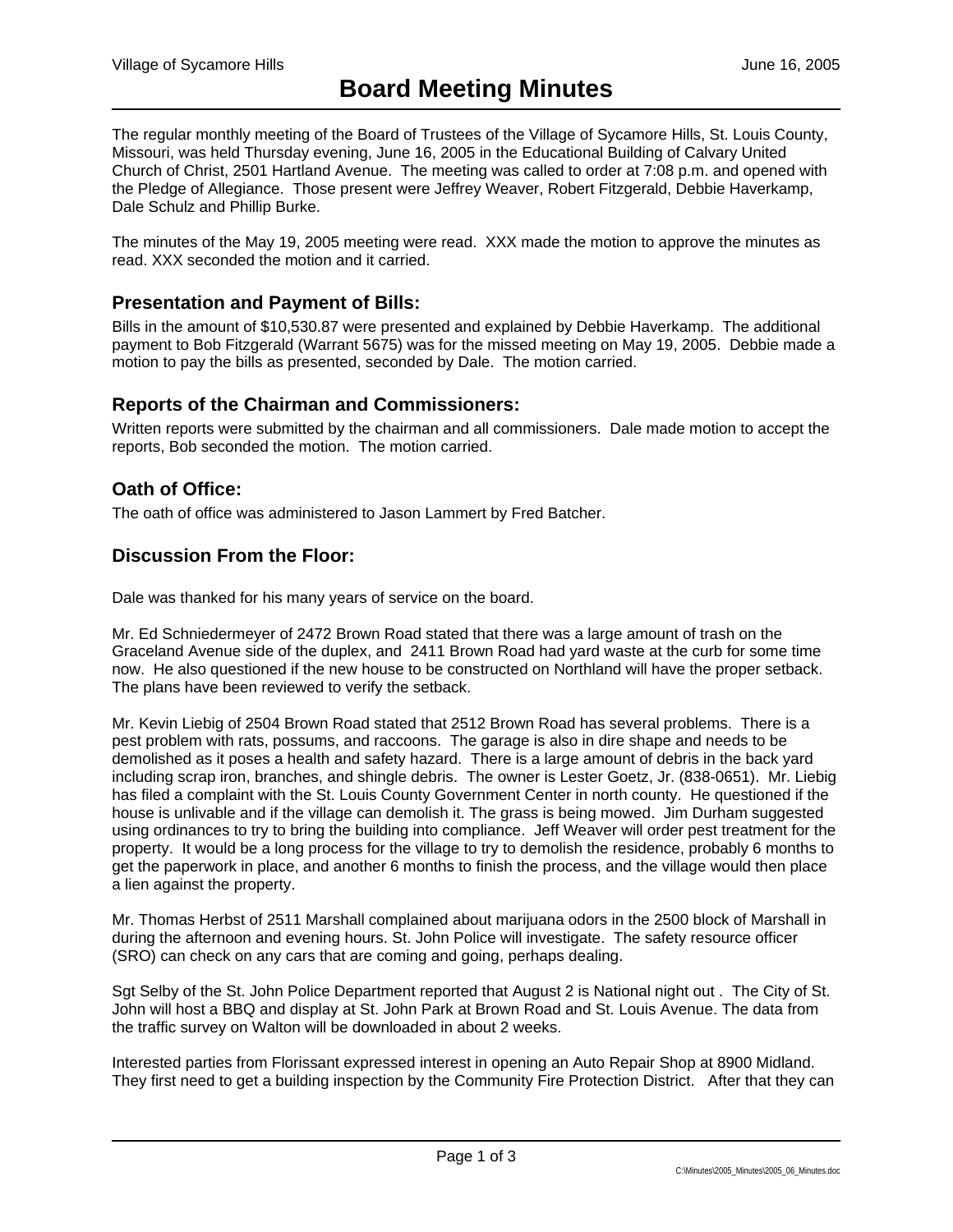apply for a business license. It was noted that an auto repair shop is an acceptable business to operate at this location.

## **Old Business:**

1. **Sidewalk Repairs** - Review of estimates

Ryan Klug of P. H. Weis and Associates has prepared the following estimates as requested. Costs increased from previous estimates due to the loss of economy of scale. The cost of a 6x12 slab for the storage shed would be about \$300 for material and installation. The table below shows the new estimates.

| Location                            | Cost      |
|-------------------------------------|-----------|
| <b>Walton to Oakland</b>            | \$12,296  |
| <b>McKibbon to Marshall</b>         | \$56,180  |
| Marshall to Hartland                | \$15,130  |
| Hartland (front of church) to Brown | \$9,390   |
| Survey                              | \$8,000   |
| Total                               | \$101,696 |

There are several questions about the estimates. Does the survey estimate cover one or both sides of Graceland? Is a survey required in it's entirety if only doing the a portion of the project? Why so many linear feet of black coated fence? Are the tree removal estimates accurate for the section between the church and Brown Road? Mrs. McFarland, from the floor, suggests that fixing street potholes and removing problem trees might be a better use of money. She also noted as treasurercollector that \$74,000 is in a one year CD, and approximately \$80,000 is available in the bank. It was thought by the board that the cost of the total project is beyond our abilities, but perhaps portions of the project could be completed. Phillip will follow up with Ryan before the next meeting.

- 2. **Overland Lions Fair** Update on parking regulations, dates, and road closures The Lions fair will be July 28-31. Bob Fitzgerald will arrange for road closures. Hanging parking permits will be distributed with the newsletter on Ashland, Oakland and Walton Road.
- 3. **Village Garage Sale** Saturday June 18 The advertisement for the sale appeared in the June 15 Journal. Notices were distributed to residents in the village.
- 4. **Newsletter** Preparation and distribution Needs to be distributed July 9-11 so the Community Block Grant Hearing will be advertised 10 days in advance of the July 21 hearing. Four delivery areas will be defined for distribution. As a sidebar Donna will give us a contact with Charter Communications so we can try to initiate a web service.
- 5. **Phone Information Card** Preparation and distribution Phillip will prepare the information and distribute to the other trustees for approval.
- 6. **HP Pavilion Computer** Drives removed, disposal of unit Phillip has removed all the drives, installed the CD drive into the new computer. Jason will assist in installing the other removed drives if possible.
- 7. **Trash Contract Renewal**  State of request for extension Jeffrey Weaver, Health Commissioner, has sent a letter to Dan Hannah, Manager- Community Relations for Waste Management of St. Louis to request 2 one year extensions.
- 8. **8621 Lackland (R & R Auto)** Non compliance with business license, assign responsibilities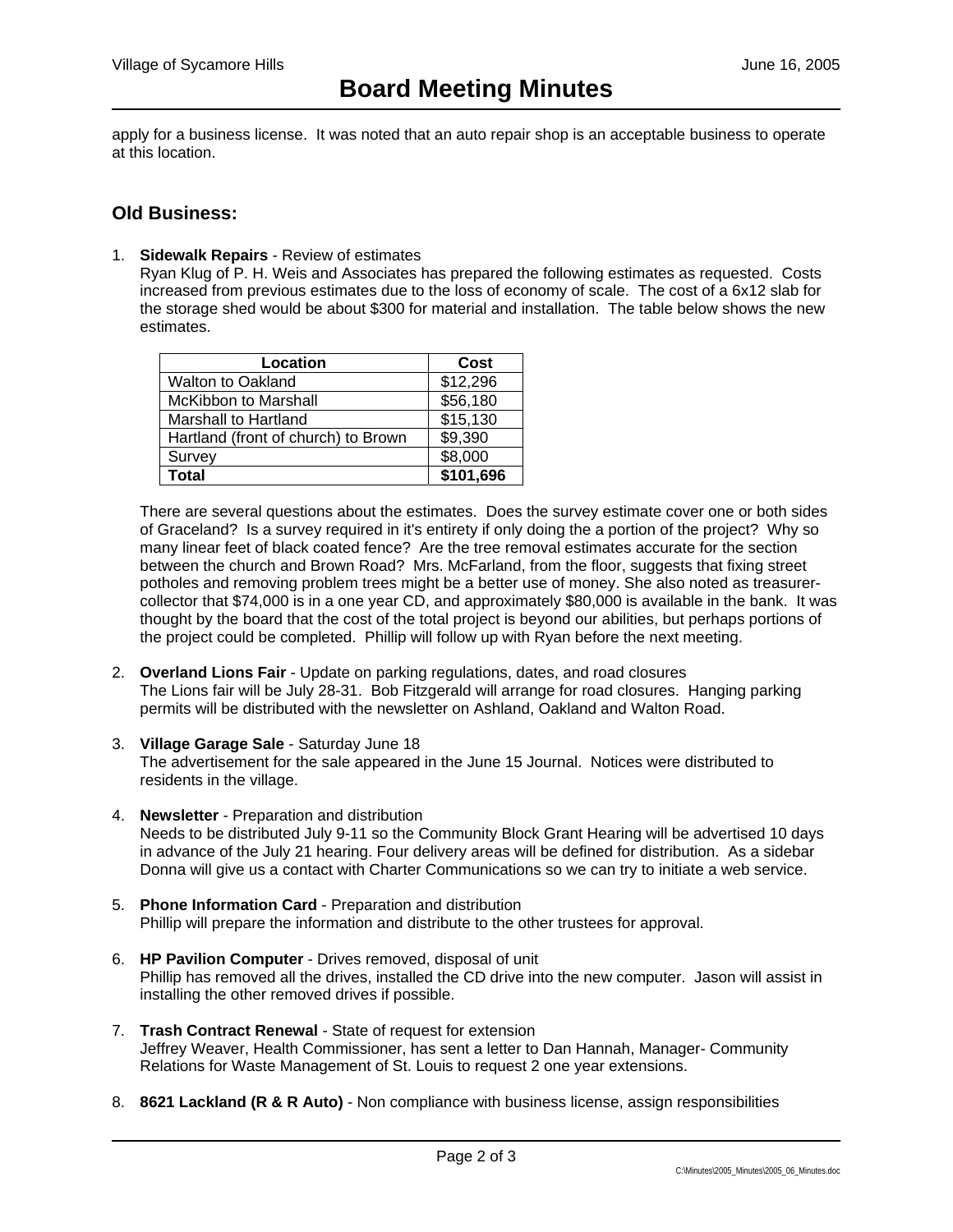Bob and Phillip will work on this. Bob will see if either the St. John or Overland police can cite parking on sidewalks at this location. Parking on the sidewalks is blocking visibility for vehicles

- 9. **Street Markings** Yellow no parking zones, stop lines, and crosswalks, identify providers Based on data from Ryan Klug, Phillip will try to identify providers meeting the specifications.
- 10. **Storage Shed** Review size of shed It was noted that 6x12 may be too small, Phillip will investigate if an 8x12 shed will fit in the location.

## **New business:**

- 1. **Old News Boys Day** Approval for campaign for Children's Charities to solicit funds on Thursday November 17, 2005 from 6:00 a.m. to 9:00 a.m. Board has no problem with this. Phillip will sign and mail form.
- 2. **Fax/Printer/Scanner** Assign person to review options Phillip will investigate repairing telephone wiring, Jason will research and present possibilities at next meeting.
- 3. **Toy Vehicles** Refers to small motorized vehicles under 50cc that do not fall into other categories. Jim Durham will research and present possible ordinance changes to prevent operation of such vehicles within the village.

#### **Adjournment:**

The motion for adjournment was made by Debbie and seconded by Jason. The motion carried. Adjournment was at 8:48 P. M.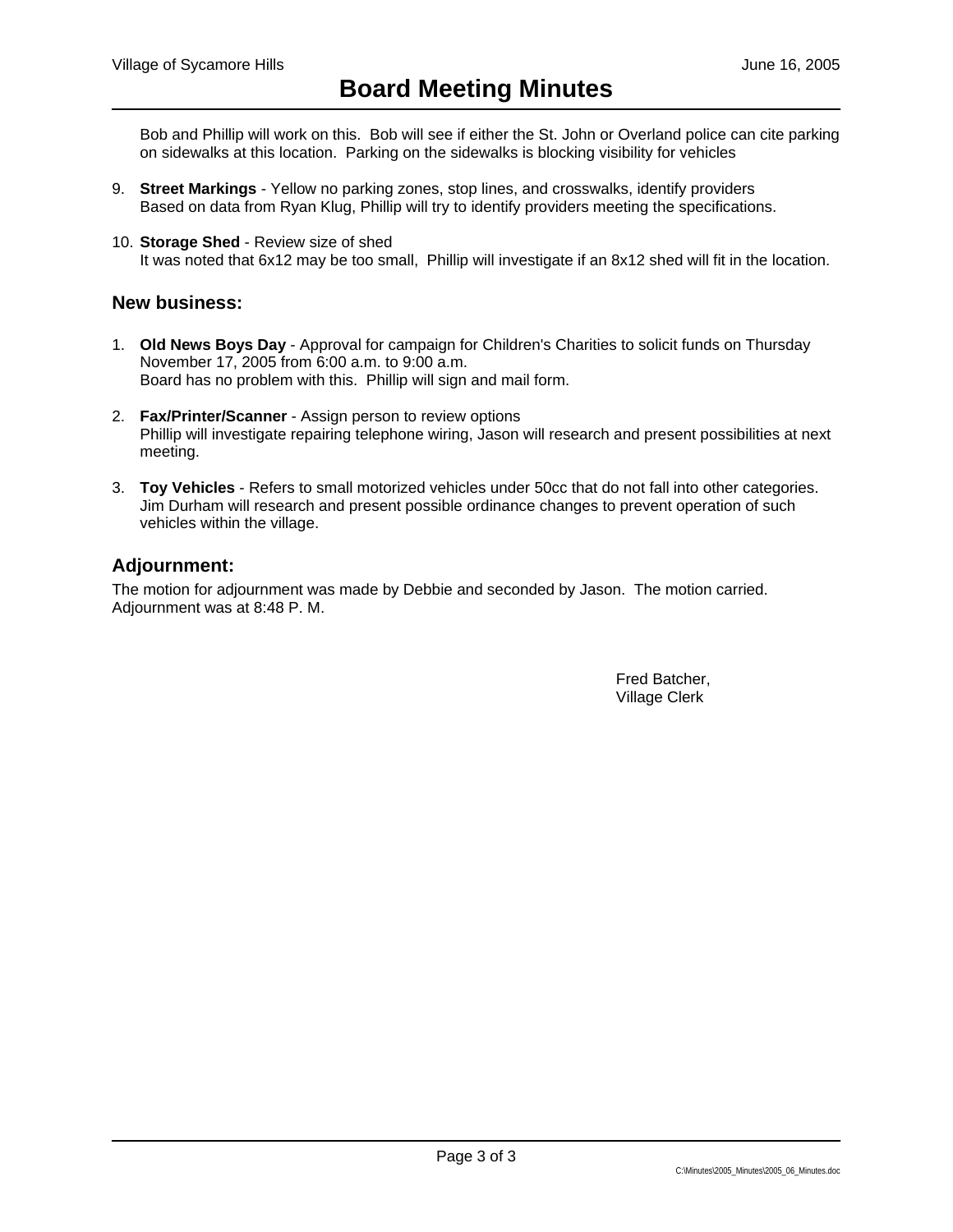The Community Development Block Grant Hearing for the Village of Sycamore Hills was held Thursday evening, July 21, 2005 in the Educational Building of Calvary United Church of Christ, 2501 Hartland Avenue. The hearing was called to order at 7:00 pm. The trustees present were Jeffrey Weaver, Robert Fitzgerald, Jason Lammert, Debbie Haverkamp, and Phillip Burke.

Discussion centered around two possible uses of the grant money. The first was to use the money for the home improvement fund. The second was for community improvement such as sidewalks suitable for handicap use. Since none of the funds for the previous year earmarked for the home improvement fund have been used, it was decided that the money should be used for community improvement. Mr. Lammert made a motion to apply all \$18,000 towards the city fund for sidewalks, with any funds left over applied to home improvement fund. Mr. Weaver seconded. The motion passed unanimously.

The hearing was adjourned at 7:45 pm.

 Phillip Burke, Chairman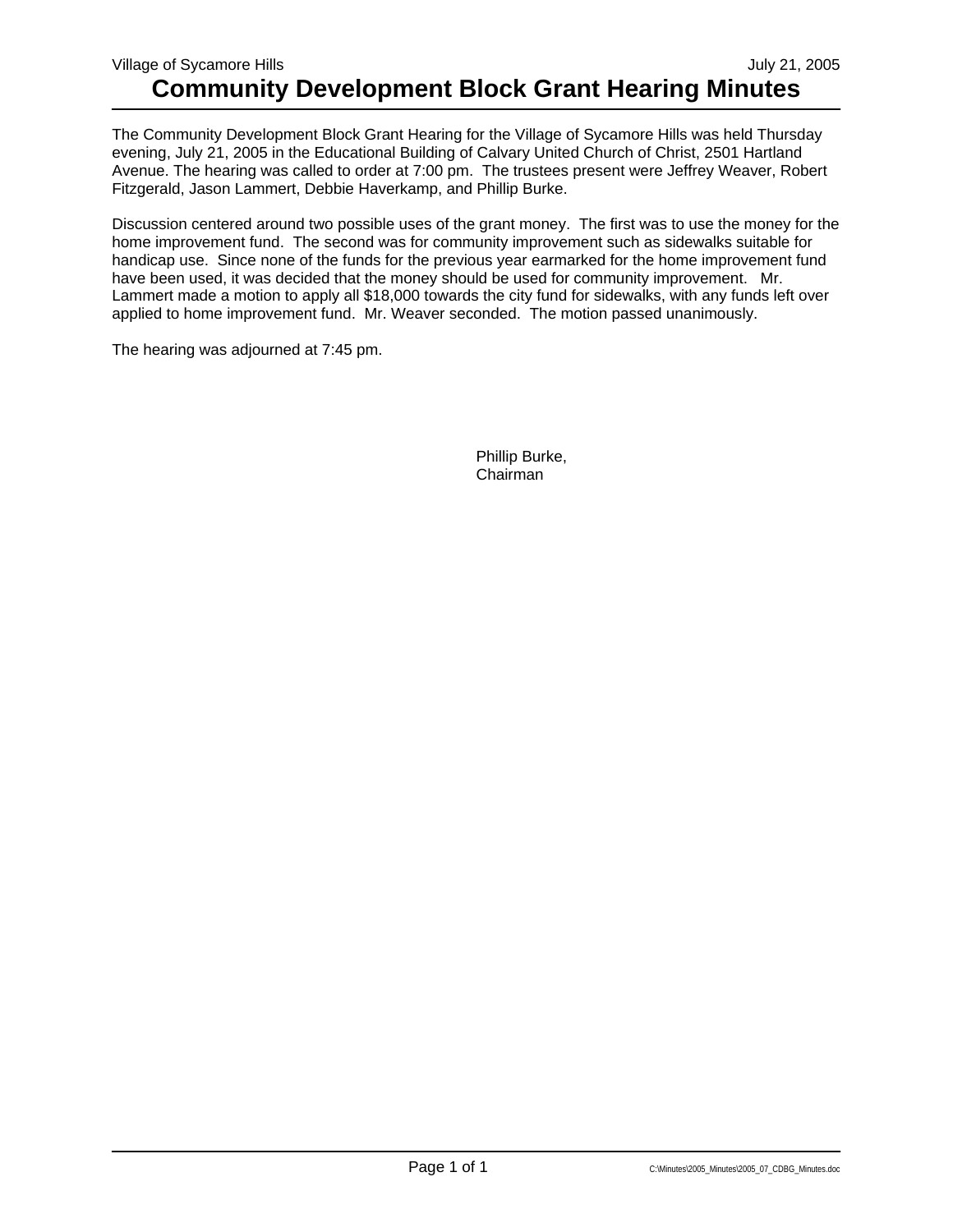The regular monthly meeting of the Board of Trustees of the Village of Sycamore Hills, St. Louis County, Missouri, was held Thursday evening July 21, 2005 in the Educational Building of Calvary United Church of Christ, 2501 Hartland Avenue. The meeting was called to order at 7:00 pm and opened with the Pledge of Allegiance. Those present were Jeffrey Weaver, Robert Fitzgerald, Jason Lammert, Debbie Haverkamp and Phillip Burke.

The public hearing for Community Block Grant Funds for 2006 was held from 7:00 pm to 7:45 pm.

A motion was made by Robert Fitzgerald and seconded by Jason Lammert to approve the minutes of the June 16, 2005 meeting as presented. The motion carried.

#### **Presentation and Payment of Bills:**

Bills in the amount of \$9,963.45 were presented and explained by Debbie Haverkamp. Debbie Haverkamp made the motion to pay the bills as presented. Robert Fitzgerald seconded the motion. The motion carried.

### **Reports of the Chairman and Commissioners:**

Written reports were submitted by the chairman and all commissioners. Debbie Haverkamp made the motion to accept the reports; Jeffrey Weaver seconded the motion. The motion carried.

### **Discussion from the Floor:**

Several citizens mentioned the trash and parking problems originating at R & R Auto making Lackland difficult to navigate.

## **Old Business:**

The agenda was amended to address the request of Critter Control of St. Louis for an additional business license.

1. **Critter Control of St. Louis** - Requested a business license to operate at 8601 Lackland Road. A fire district inspection was presented. Robert Fitzgerald made a motion to add this location to their current license for operation at 8625 Lackland Road. Jeffrey Weaver seconded the motion; the motion carried.

#### 2. **Sidewalk repairs** - Determine areas to repair

Up to \$38,000.00 of CDBG money may be available if we combine two years of projects. We would prefer work to start after winter; however a contract would need to be completed by December 31, and 2005. The survey will only be performed at the sites where work is to be done.

Debbie Haverkamp made the motion to allow P. H. Weis & Associates to prepare additional estimates for sidewalks along Graceland between Walton and Oakland and also from Calvary United Church of Christ westward to Brown Road, with additional sidewalk repairs and removal as agreed to by the chairman and street commissioner. Jeffrey Weaver seconded the motion. The motion carried.

Phillip Burke will prepare requirements for P. H. Weis & Associates.

3. **Overland Lions Fair** - Update on parking regulations, street closings, preparation and distribution Jason Lammert and Phillip Burke will put out barricades on Monday, July 25. Robert Fitzgerald, Jason Lammert and Jeffrey Weaver will pick up and stores the barricades after the fair.

#### 4. **Newsletter** - Preparation and distribution

The newsletter will be reviewed during the work session.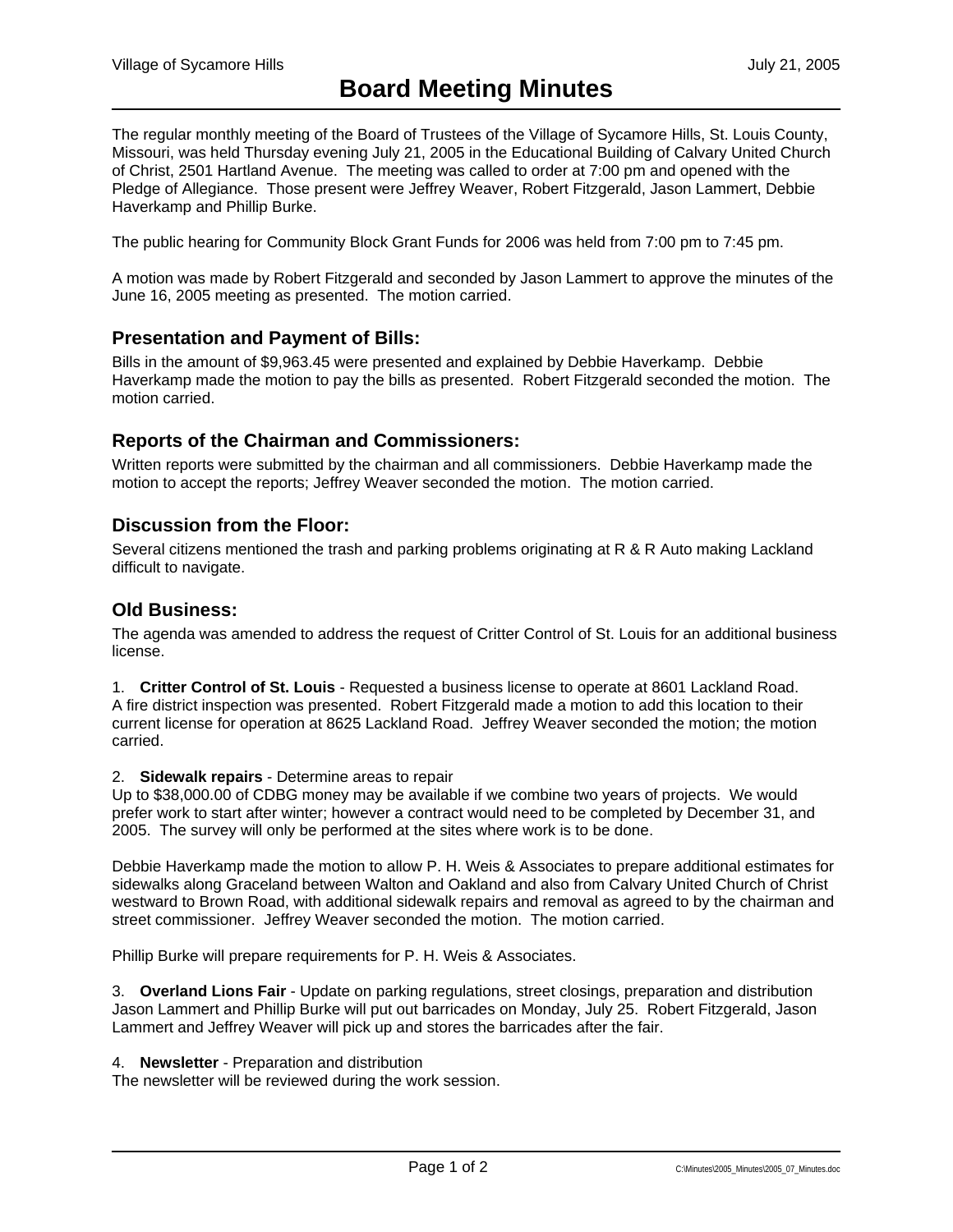#### 5. **Phone Information Card** - Preparation and distribution

The phone information card is complete and will be distributed with the newsletter.

#### 6. **Trash Contract Renewal** - Determine appropriate option

Jim Durham will prepare an ordinance with option 1 and second year contingency as presented for the next meeting.

#### 7. **R & R Auto, 8621 Lackland** - Non compliance with business license

Robert Fitzgerald made a record of all the times they exceeded the eight car maximum and has sent several letters. Jim Durham will send a letter with exact violations.

#### 8. **Fax/printer/scanner** – Review of compiled information

Jason Lammert presented options ranging from \$250.00 to \$500.00. The village requires support for letter and legal size for faxing. Color was decided to not be important; however multiple paper bins and laser printer would be preferred along with three years of extended warranty with service. Refurbished equipment will also be considered. Jason Lammert will have further recommendations for presentation at our August 18 meeting.

#### **New Business:**

1. **Street Repairs** – Review of estimate from City of St. John.

Jason Lammert made a motion to accept the bid for \$2,635.00 for street repairs, Robert Fitzgerald seconded the motion; the motion carried.

2. **Set Public Hearing for 2005 Tax Rate** – The hearing will be during our August 18 meeting.

3. **Occupancy Permits** – Review process, set up committee to rewrite process.

The Board of Trustees will authorize the utilities to inform the Public Works Director of the City of St. John when there is a change for an address in the village.

A suggestion was made to have St. John take care of many of the inspection and occupancy permit tasks for the village, with the fees paid directly to the City of St. John instead of passing through the village. St. John would collect the inspection fee, perform the inspection, report to the village the pass or fail status of the inspection, and issue the occupancy permit. This will probably require a change to Ordinance 225.

The current inspection fee is \$25.00 and the occupancy permit fee is \$15.00.

There are several residents without occupancy permits.

4. **Handicap Permit parking at 2410 Ashland** – for a handicapped resident at that location. Robert Fitzgerald will give Jim Durham information for an ordinance change to allow handicap parking at that address.

The motion for adjournment was made by Debbie Haverkamp and seconded by Jason Lammert. The motion carried. Adjournment was at 9:20 pm.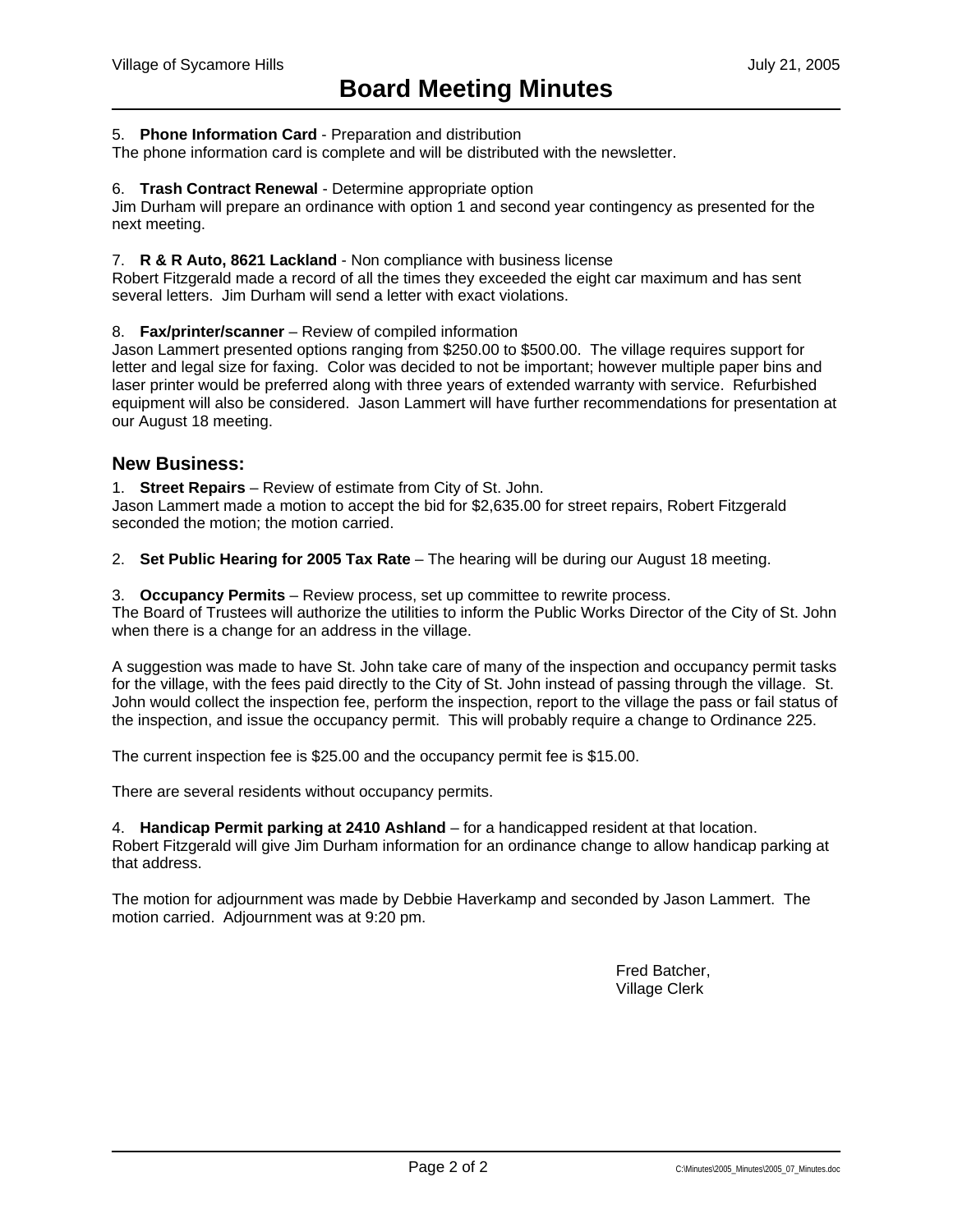The regular monthly meeting of the Board of Trustees of the Village of Sycamore Hills, St. Louis County, Missouri, was held Thursday evening, August 18, 2005 in the Educational Building of Calvary United Church of Christ, 2501 Hartland Avenue. The meeting was called to order at 7:00 pm and opened with the Pledge of Allegiance. Those present were Robert Fitzgerald, Jason Lammert, and Phillip Burke.

# **Tax Rate Hearing:**

The tax rate hearing was called to order at 7:00 pm. There has been a 25% increase in residential property assessed valuation in last 2 years. The old and new tax rates are shown in the tables below. These changes will probably modify our revenue for this year by less than \$100.

| 2004                     | <b>General Municipal</b><br><b>Purposes Rate</b><br>(per \$100 assessed value) | <b>Public Health Rate</b><br>(per \$100 assessed<br>value) | <b>Total Assessed Rate</b><br>(per \$100 assessed<br>value) |  |
|--------------------------|--------------------------------------------------------------------------------|------------------------------------------------------------|-------------------------------------------------------------|--|
| Residential              | 0.25                                                                           | 0.10                                                       | 0.35                                                        |  |
| Commercial               | 0.25                                                                           | 0.10                                                       | 0.35                                                        |  |
| <b>Personal Property</b> | 0.25                                                                           | 0.10                                                       | 0.35                                                        |  |

| 2005                     | <b>General Municipal</b><br><b>Purposes Rate</b><br>(per \$100 assessed value) | <b>Public Health Rate</b><br>(per \$100 assessed<br>value) | <b>Total Assessed Rate</b><br>(per \$100 assessed<br>value) |
|--------------------------|--------------------------------------------------------------------------------|------------------------------------------------------------|-------------------------------------------------------------|
| Residential              | 0.197                                                                          | 0.091                                                      | 0.288                                                       |
| Commercial               | 0.249                                                                          | 0.115                                                      | 0.364                                                       |
| <b>Personal Property</b> | 0.253                                                                          | 0.118                                                      | 0.371                                                       |

Bill Number 413, "An Ordinance establishing the annual rate of tax levy for the year 2005, on all property within the Village of Sycamore Hills, St. Louis County, Missouri, for general municipal purposes and providing for the extension of said taxes on the books of the Collector of the Department of Revenue of St. Louis County," was introduced and read in full. Robert Fitzgerald made the motion to enact Bill Number 413 as Ordinance Number 405. Jason A. Lammert seconded the motion.

The vote on the said motion was as follows:

The following trustees voted "**Yea**": The following trustees voted "**Nay**": **Robert Fitzgerald None Jason A. Lammert Phillip Burke** 

The following trustees were absent: **Jeffrey Weaver Deborah Haverkamp** 

Thereupon, Bill Number 413 was declared to be duly enacted as Ordinance Number 405 of the Village of Sycamore Hills. The tax rate hearing ended at 7:15 pm.

# **Approval of Prior Month's Minutes:**

A motion was made by Robert Fitzgerald and seconded by Jason Lammert to approve the minutes of the July 21, 2005 meeting (both CDBG and Board of Trustees) as presented. The motion carried.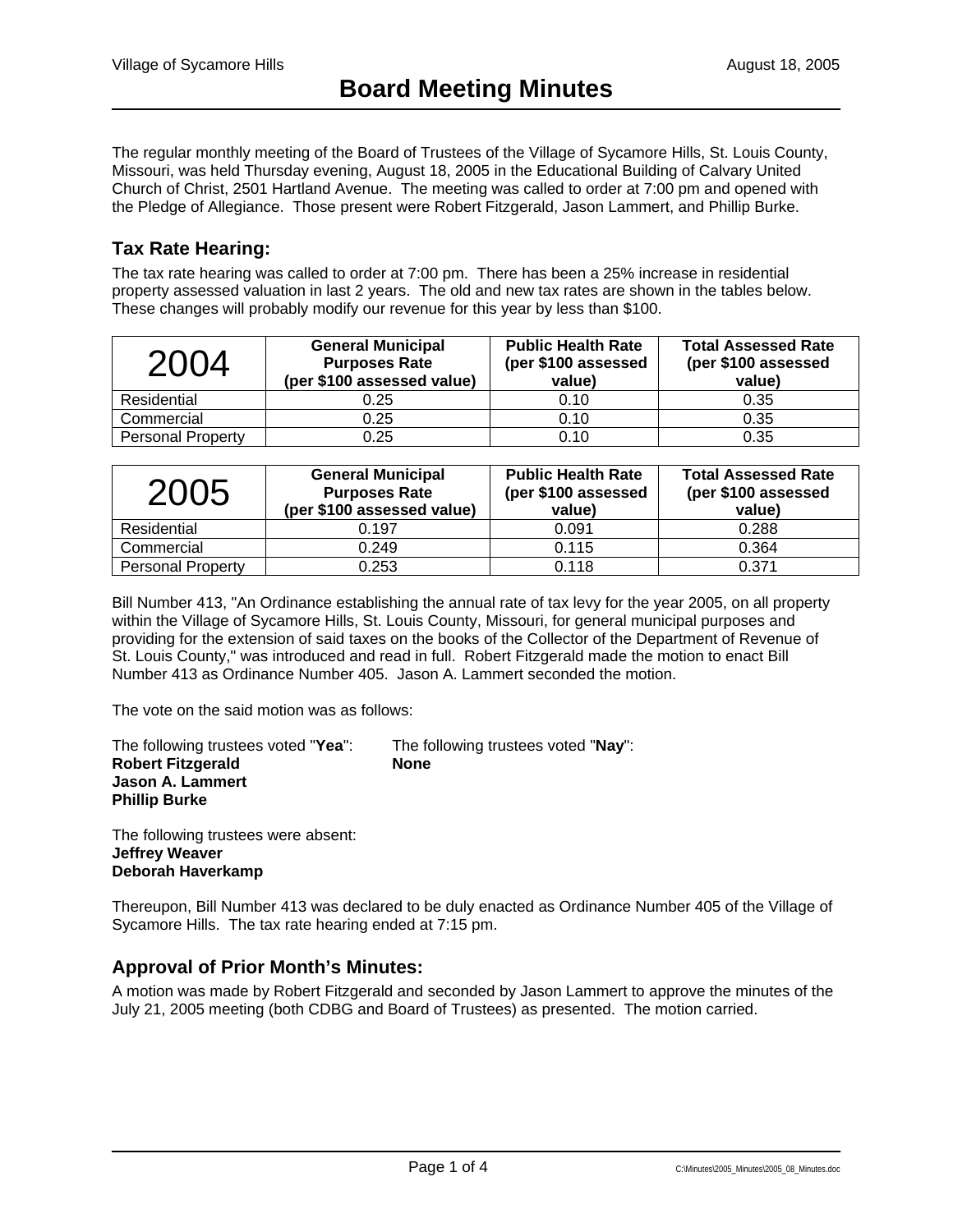## **Presentation and Payment of Bills:**

Bills in the amount of \$12,769.95 were presented and explained by Donna McFarland. Jason Lammert made the motion to pay bills totaling \$12,769.95 as presented. Robert Fitzgerald seconded the motion. The motion carried.

# **Reports of the Chairman and Commissioners:**

Written reports were submitted by the chairman, the building, police, and street commissioners. Robert Fitzgerald made the motion to accept the reports; Jason Lammert seconded the motion. The motion carried.

## **Discussion from the Floor:**

Sarah Sturgis was present to ask about the home for sale at 2509 Walton Road. As a potential purchaser of the property, she requested information about teaching art classes at this location. This location is now zoned residential. Art classes and an art school do not fall into permitted uses in residential district. The potential purchaser was told to read Ordinance 302 about allowable businesses in a residential district.

Lexie Walters, representing Coldwell Banker Gundaker Real Estate, was present to ask about possible uses for 8900 Midland. This location is zoned commercial. No used car lots are permitted for this location. Residential use above a commercial facility is prohibited. Ordinance 19 gives a description of allowable uses such as schools of various sorts and basic stores. Other allowable uses suggested were a fencing school, indoor showrooms (but not on the lot), auto repair, tire repair, and a plumbing company. Proposed businesses must submit application for business license with a \$50.00 fee, county occupancy permit and fire district inspection approval. This location could be rezoned as a car lot but would require a public hearing for rezoning, or the board of adjustment could give a variance (2-3 months), or the board could change ordinance.

Bill and Barbara Jay of 2432 Oakland were present. They are concerned about the vacant house at 2438 Oakland, owned by Ann Gallagher. It has been unoccupied for two and a half years since the fire. Weeds are cited. It appears that no work has been done inside since the fire. The home needs to be properly secured.

Debbie Holtschneider, 2488 Hartland Avenue, was present. She had concerns about cracked sidewalks, rusty street signs, and the concrete front steps at 2487 Hartland. She questioned how long holiday decorations can be displayed.

### **Old Business:**

The agenda was amended to address the police contract that is due for renewal.

- 1. **Sidewalk Repairs** P.H. Weiss was informed of the length of sidewalk to be removed on Walton.
- 2. **Trash Contract Renewal**  Bill Number 414, "An Ordinance authorizing the chairperson of the Board of Trustees of the Village of Sycamore Hills to execute a contract with Waste Management for the provision of garbage and refuse hauling from the Village of Sycamore Hills in accordance with the provisions of Ordinance Number 311, as amended" was introduced and read in full. Robert Fitzgerald made a motion that Bill Number 414 be enacted as Ordinance Number 406. Jason A. Lammert seconded the motion.

The vote on the said motion was as follows: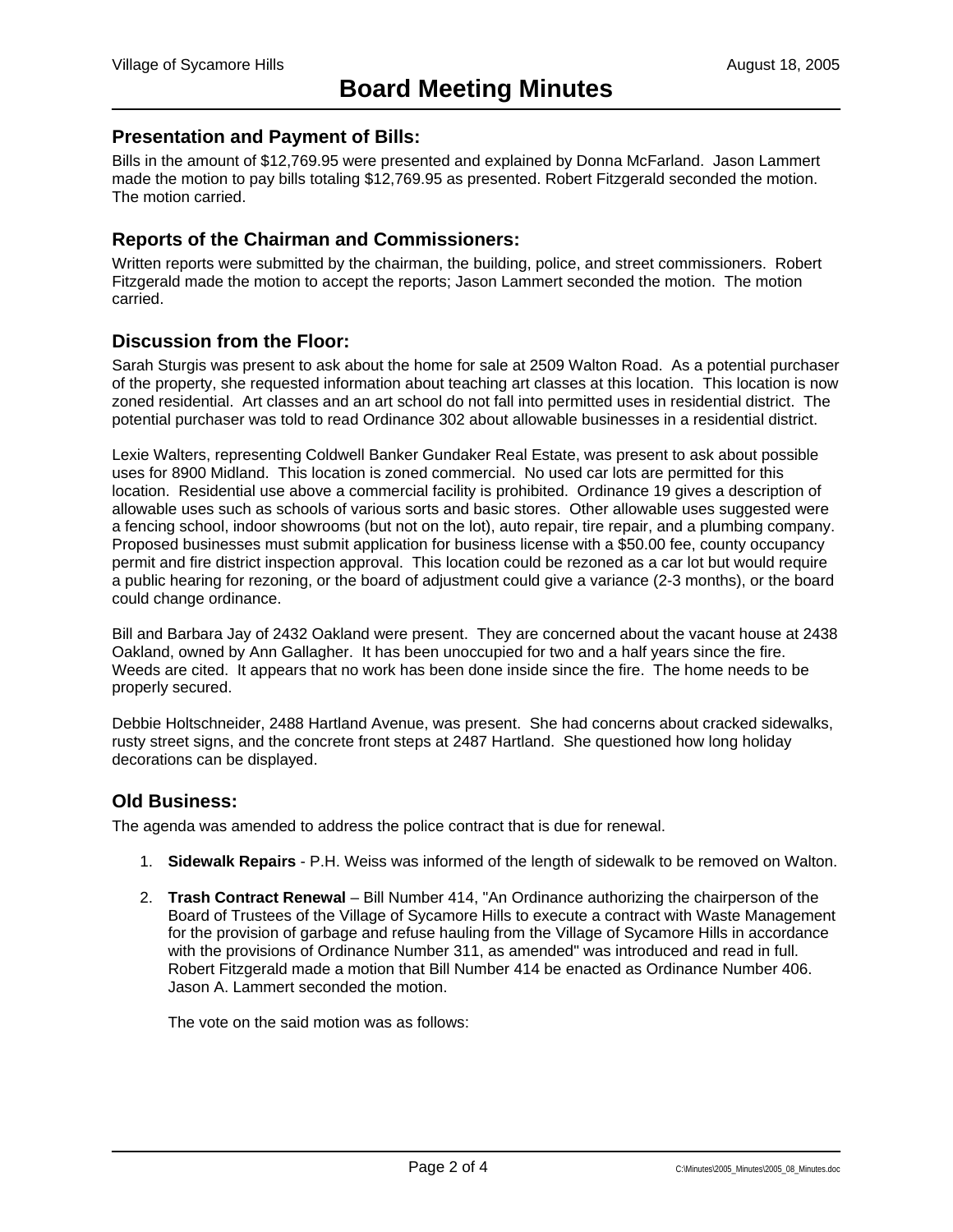The following trustees voted "**Yea":** The following trustees voted **"Nay": Robert Fitzgerald None Jason A. Lammert Phillip Burke** 

The following trustees were absent: **Jeffrey Weaver Deborah Haverkamp**

Thereupon, Bill Number 414 was declared to be duly enacted as Ordinance Number 406 of the Village of Sycamore Hills.

The cost will be \$17.95 per month per home or \$5,385.00 per month for the period September 1, 2005 through August 31, 2006 or \$64,620.00 for this twelve month period. Our budget will need to be adjusted to cover this increase. The amount of the surety bond will increase to \$16,155.00, the cost of three months service. Receipts for health purposes are \$24,400.00. We have budgeted \$52,500 for trash removal.

It was suggested that a study and research committee be established to make recommendations for future year's renewal with Jeffrey Weaver and Debbie Haverkamp and perhaps residents as members.

- 3. **8621 Lackland (R & R Auto)** Non compliance with business license. Richard was present who runs the business currently. The main issue was too many cars on lot based upon the business license. Jim Durham sent a letter to R&R auto. Since then tires have been removed, the number of cars is now within the business license requirements, the building has been tuck pointed and painted. The owner wants to build a retaining wall next to the adjacent residential property with 3 blocks tall, about 22" total height. He also wants to build a fence. Jason Lammert will work with Richard for the appropriate permits for the retaining wall and the fence. The owner also would like the board to consider allowing 14 cars if the parking is striped when approving business licenses for 2006. There was a concern by board members that sometimes vehicles at this address block the sidewalk. It is noted that the R&R is now in compliance with their business license.
- 4. **Fax/Printer/Scanner** Jason has not been able to find a fax machine that takes 14 " paper. He will continue to look.
- 5. **Disabled Parking** Bill Number 415, "An Ordinance amending Ordinance Number 387 of the Village of Sycamore Hills, by adding a new section 5.2 relating to designating parking for disabled individuals only and by amending section 11.2 relating to penalties for violations" was introduced and read in full. Robert Fitzgerald made a motion to enact Bill Number 415 as Ordinance Number 407. Jason A. Lammert seconded the motion.

The vote on the said motion was as follows:

The following trustees voted "**Yea**": The following trustees voted "**Nay**": **Robert Fitzgerald Jason A. Lammert Phillip Burke** 

The following trustees were absent: **Jeffrey Weaver Deborah Haverkamp** 

Thereupon, Bill Number 415 was declared to be duly enacted as Ordinance Number 407 of the Village of Sycamore Hills.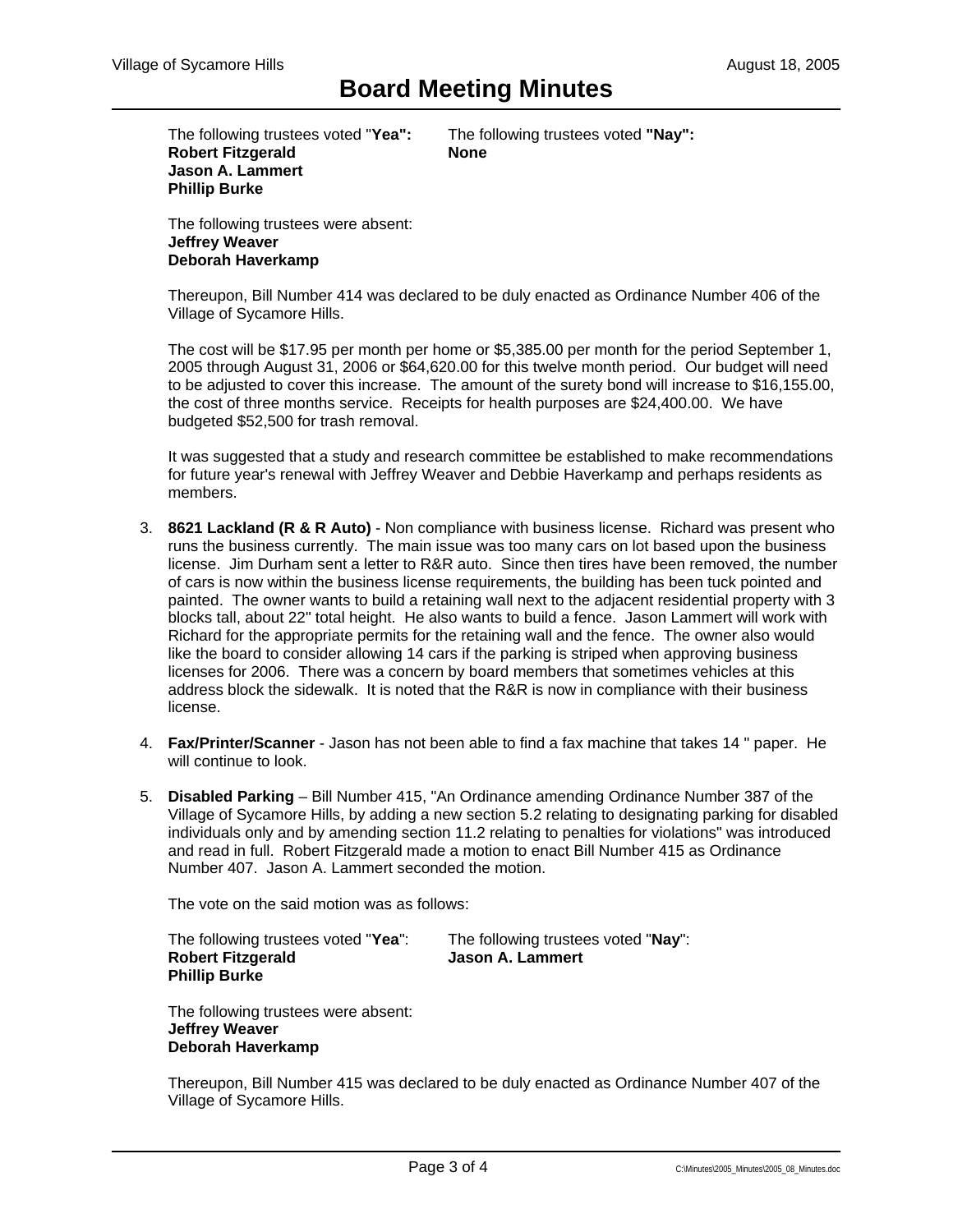6. **Disabled Parking Resolution** - Blue paint must be applied to the curb designating the area of restriction along with an international sign displaying the words "\$50 to \$300 fine". St. John has a fee of \$45.00 then an annual renewal fee of \$10.00 to help cover the cost of the signage. Jason would like to see fees added if this ordinance is abused.

#### **Resolution:**

A disabled individual resides at 2410 Ashland Avenue. Robert Fitzgerald introduced Resolution 05-01 designating 20 feet along east side of Ashland in front of the home numbered 2410 for disabled parking. The resolution passed with Jason Lammert voting nay, Robert Fitzgerald and Phillip Burke voting yea.

- 7. **Occupancy Permits** Jason Lammert talked to Darlene in the City of St. John Municipal Center. Jim Philips, the St. John Public Works Director, has already begun accepting checks for home inspections. We need to make sure St. John doesn't bill us if they are already collecting the funds. There should be no charge for a second inspection within 60 days. The new system seems to be working well. We will know when they make the inspection because they fax us the inspection report. We need to verify that St. John is performing inspections under ordinance 225.
- 8. **Police contract** The proposed cost increase is 4.3%. It was noted that St. Louis County has increased the cost of dispatching service by 5.2 %. Our monthly cost will be \$2,672.50 beginning September 1, 2005. Robert Fitzgerald made a motion to renew the contract, Jason Lammert seconded the motion. The motion passed unanimously.

#### **New Business:**

- 1. **Daffodils** We can buy them for village property through Operation Brightside for \$14 per 50. Perhaps we could have a landscaping company sponsor, provide bulbs, maintain, etc. There was no interest within the board to pursue this.
- 2. **September Saturday meeting**  Jim Durham proposed a special Saturday meeting to talk about people's jobs and what they are supposed to do. No dates were set for this meeting, and it may be postponed to a different month.

The motion for adjournment was made by Jason A. Lammert and seconded by Bob Fitzgerald. The motion carried. Adjournment was at 9:17 pm.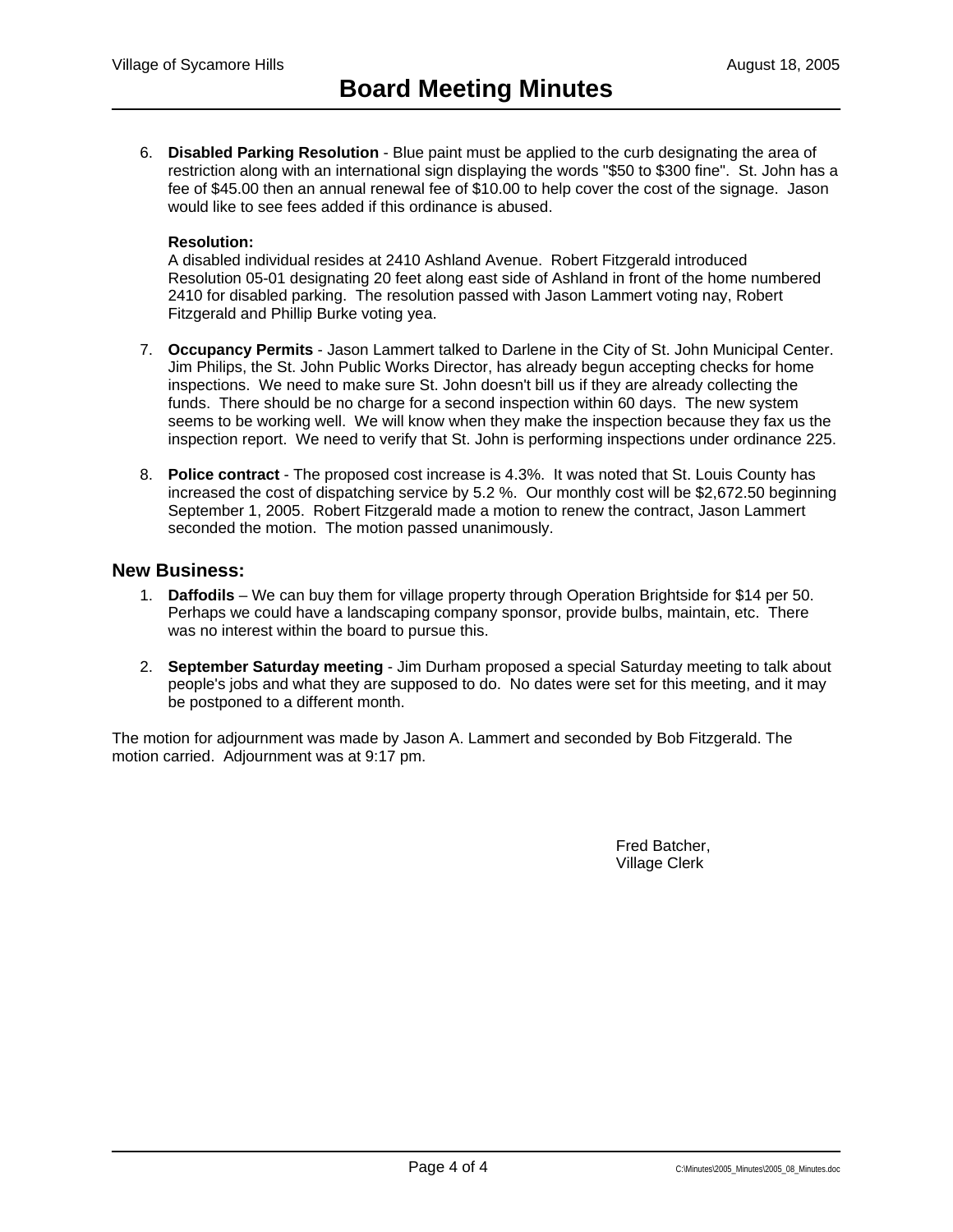The regular monthly meeting of the Board of Trustees of the Village of Sycamore Hills, St. Louis County, Missouri was held Thursday evening, September 15, 2005 in the Educational Building of Calvary United Church of Christ, 2501 Hartland Avenue. The meeting was called to order at 7:00 P.M. and opened with the Pledge of Allegiance. Those present were Robert Fitzgerald, Jason Lammert and Phillip Burke. Jeffrey Weaver arrived later.

# **Approval of Prior Month's Minutes:**

A motion was made by Robert Fitzgerald and seconded by Jason Lammert to approve the minutes of the August 18, 2005 meeting (both Community Development Block Grant public hearing and Board of Trustees) as amended with a change to item 7 under Old Business. The motion carried.

### **Presentation and Payment of Bills:**

Bills in the amount of \$12,131.43 were presented and explained by Donna McFarland. Check 5739 added \$10 to the office rent for air conditioning costs. Check 5746 was for the purchase of the disabled parking sign. Check 5747 was for printing tickets for the City of St. John Police Department for use in Sycamore Hills. Jason Lammert made the motion to pay bills totaling \$12,131.43 as presented. Robert Fitzgerald seconded the motion. The motion carried.

#### **Reports of the Chairman and Commissioners:**

Written reports were submitted by the chairman, the building, police, health and street commissioners. Jason Lammert made the motion to accept the reports; Robert Fitzgerald seconded the motion. The motion carried.

### **Oath of Office:**

Donna McFarland was appointed to the position of Finance Commissioner created by Deborah Haverkamp resignation. Donna McFarland then took her oath of office.

### **Discussion from the Floor:**

Capt. Morris of the St. John Police Department handed out pamphlets about Handgun Safety and passed out Firearm locks. Additional locks are available for free through the St. John Police Department. No records are kept on who obtains the locks. In cold weather automobile theft increases because cars are started to warm up then left unattended. Through Winner International Corporation steering wheel locks known as "The Club" are available from the St. John Police Department for \$11.00. Capt. Morris also mentioned that catalytic converters are one of the most stolen items at the present time. Storage sheds and garages are also being targeted for mowers and power tools.

Mrs. Sarah Sturgis is interested in acquiring the property numbered 8900 Midland for her business. She prepared an informative presentation and passed around samples of the jewelry and books. The present building contains no utilities, and has soil contamination from the service station originally at that location. DNR to sign off on any remediation. Mrs. Sturgis will remediate the environmental issues, which are all petroleum based. She currently has an on-line service offering tools for bead making. She wishes to create a craft school to teach jewelry and fiber crafts. Her partner in the business is a published author in bead making Cindy Jenkins. The business name will be "The Fun House" and will not be open to the public. The facility will contain a studio and a gallery for students to use. There will be a retail sales of books, tools and supplies for the students attending class. There will be no scheduled hours. The partners are inventively linked; the partner will generate curriculum and Mrs. Sturgis will be the investor.

Fred Batcher will contact Jim Durham and have him send her a letter to see if her proposal is an acceptable use of this property.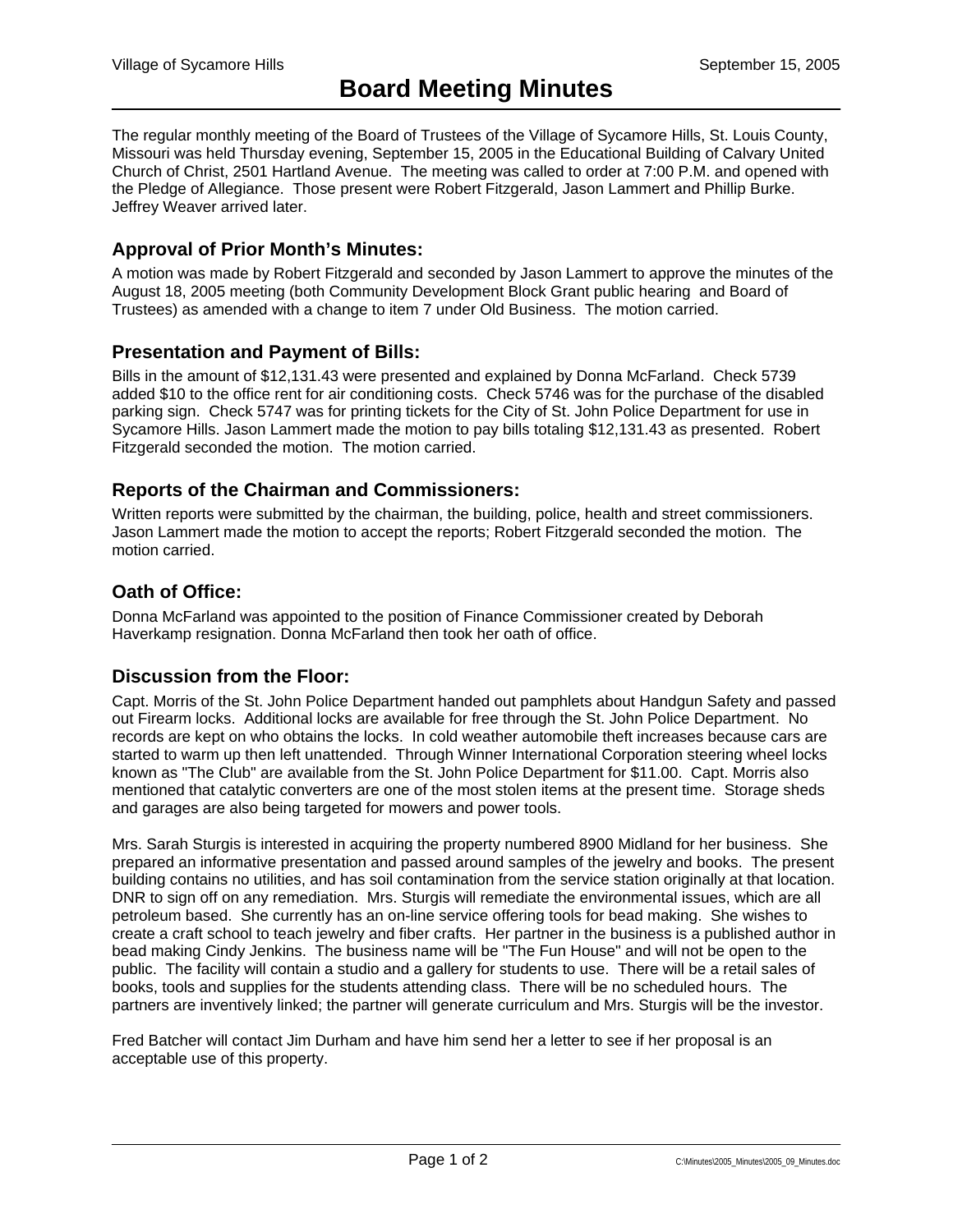# **Old Business:**

- 1. **Sidewalk Repairs** The surveyors have been in the village. It is expected that budget figures will be available from P.H. Weis for the October meeting.
- 2. **Budget Issues**  The budget needs to have \$12,120.00 transferred to the trash portion of the budget. Jason Lammert moved to have \$12,120.00 transferred from the street funds to the trash budget. Robert Fitzgerald seconded the motion. The motion passed.
- 3. **Fax/Printer/Scanner** Jason Lammert found two laser printers with legal size scanning, faxing, and printing; models HP LJ3030 (\$450), and Brother MFC8640D (\$400). Both have two paper trays for the different sizes. Discussion continued about obtaining a .go URL address and email addresses. Robert Fitzgerald will check with Charter about obtaining email, web access and a URL for the village. Jeffrey Weaver will investigate the fees associated with using the product EFax. Jason Lammert will price new and used printer/scanner products.
- 4. **Ordinance** Donna McFarland introduced and read Bill 416, "An Ordinance amending Ordinance Number 284, as amended by Ordinance Number 401, of the Village of Sycamore Hills by adopting amendments to the Building, Mechanical and Plumbing Codes of St. Louis County as amendments to the Building, Mechanical and Plumbing and Electrical Codes of the Village of Sycamore Hills." She also made the motion to adopt the Bill as an ordinance. Jeffrey Weaver seconded the motion. The vote on the said motion was as follows:

| Voting "Yea":        | Voting "Nay": | Absent |
|----------------------|---------------|--------|
| Donna McFarland      | None          | None   |
| Jeffrey Weaver       |               |        |
| Jason A. Lammert     |               |        |
| Robert Fitzgerald    |               |        |
| <b>Phillip Burke</b> |               |        |

Thereupon Bill Number 416 was declared to be duly enacted as Ordinance Number 408 of the Village of Sycamore Hills.

## **New Business:**

- 1. **Forest ReLeaf** Jason Lammert made a motion to purchase and plant trees in the city right of way using up to \$900 from the tree maintenance budget, Jeffrey Weaver seconded the motion. Discussion ensued about the location and types of trees to plant. The motion passed.
- 2. **Curb Markings** Jason Lammert will contact other municipalities and commercial operations to obtain estimates for marking stop lines, no parking zones, crosswalks, and disabled parking areas.
- 3. **Stump Removal** Jason Lammert will obtain estimates for the removal of stumps left from trees the village has previously removed.

The motion for adjournment was made by Donna McFarland and seconded by Bob Fitzgerald. The motion carried. Adjournment was at 8:44 pm.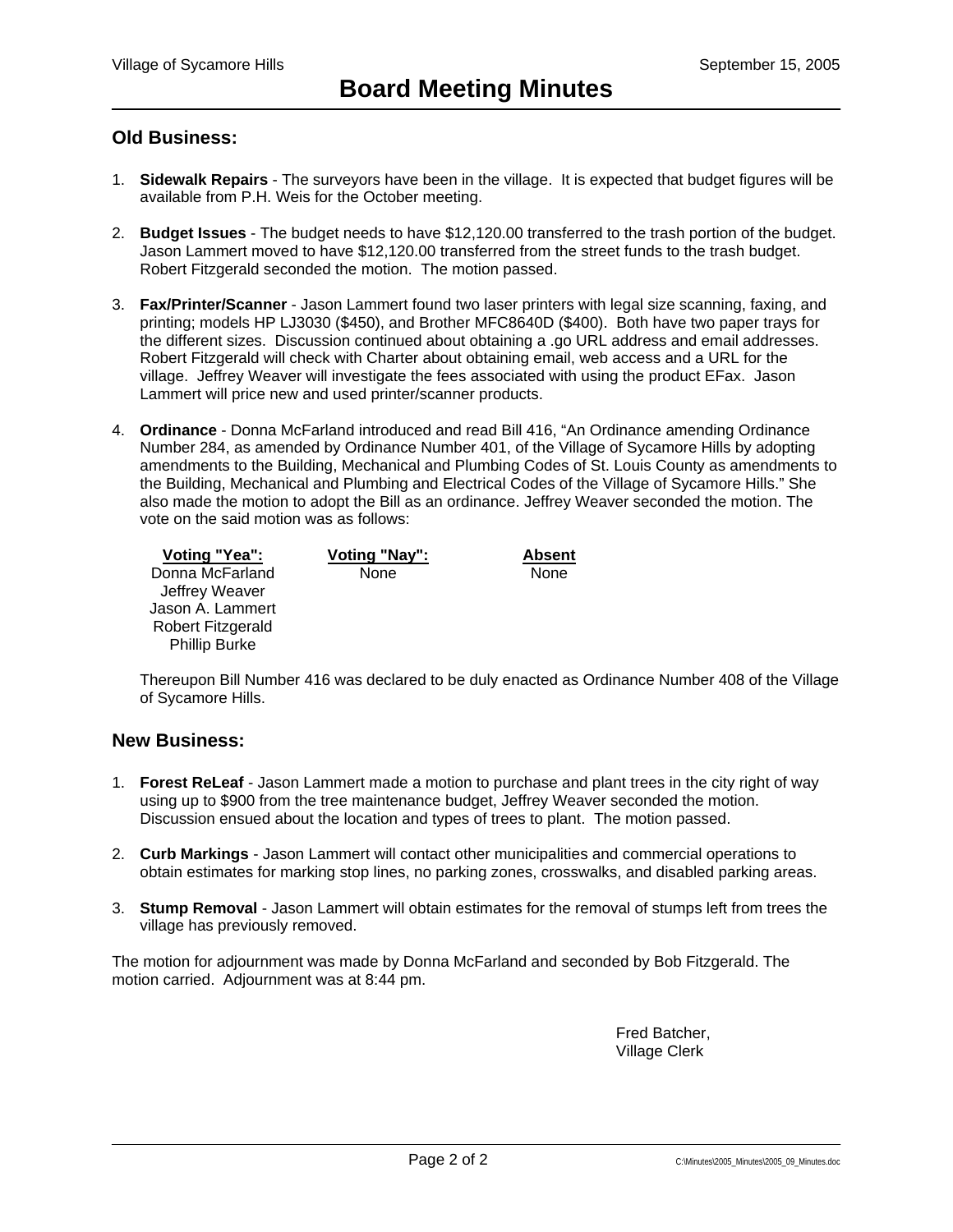The regular monthly meeting of the Board of Trustees of the Village of Sycamore Hills, St. Louis County, Missouri, was held Thursday evening, October 20, 2005 in the Educational Building of Calvary United Church of Christ, 2501 Hartland Avenue. The meeting was called to order at 7:05 pm and opened with the Pledge of Allegiance. Those present were Robert Fitzgerald, Donna McFarland and Jason Lammert. Jeffrey Weaver arrived later.

# **Approval of Prior Month's Minutes:**

A motion was made by Donna McFarland and seconded by Jason Lammert to approve the minutes of the September 15, 2005 as presented. The motion carried.

# **Reports of the Chairman and Commissioners:**

Donna McFarland explained two bills that are somewhat unusual. Jason Lammert made the motion to authorize payment of bills totaling \$13,895.82. Donna McFarland seconded the motion and it carried.

There was no written report from the chairman in his absence. The police report from the City of St. John was not available due to a computer problem that should be resolved in a few days.

Jason Lammert, Building Commissioner reviewed his written report which will be placed on file. Finance Commissioner Donna McFarland's written report will stand as presented.

Jeffrey Weaver, Health Commissioner, authorized placement of rat traps in the village. There was no written report available.

Jason Lammert made the motion to approve the reports of the commissioners. Donna McFarland seconded the motion and it passed.

### **Discussion from the Floor:**

Terry Milam mentioned that clubs for steering wheels are still available for \$11.00 each at the St. John City Hall. He also reported that car thefts increase in winter when unattended cars are warming up. Captain Morris will be happy to prepare a news article on this subject for "The Sycamore Leaf".

### **Old Business:**

- 1. **Sidewalk Repairs** No discussion occurred.
- 2. **Fax/Printer/Scanner** Jason Lammert reported that he and Jeffrey Weaver are still searching for appropriate fax/printer/scanner(s).
- 3. **Trees** Jason Lammert has a verbal agreement with someone to purchase trees.
- 4. **Stump Removal** Jason Lammert has not received any bids on stump removal.
- 5. **Curb Markings** Jason Lammert will contact other municipalities concerning curb marking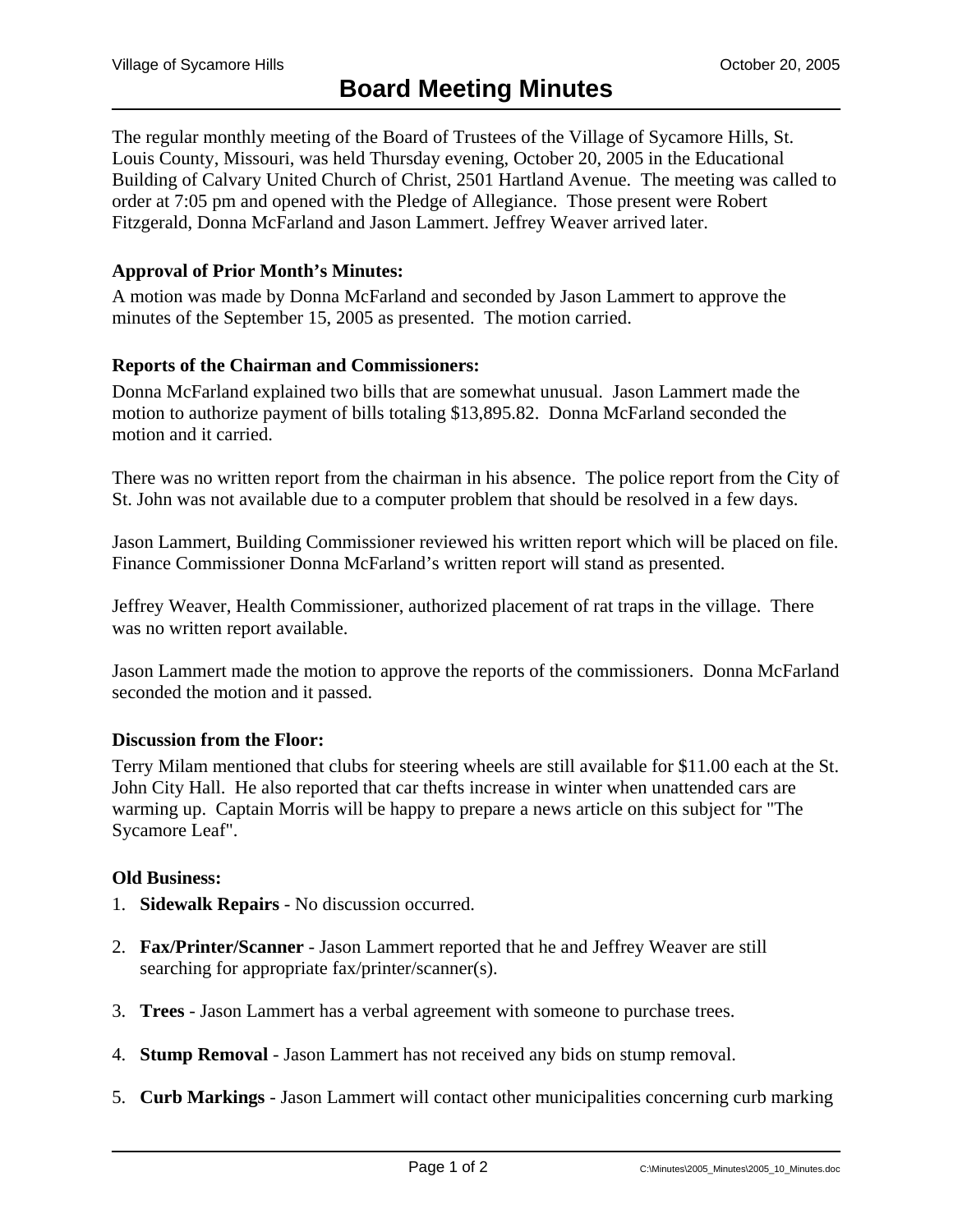and street striping.

6. **Email/Web** - Robert Fitzgerald has been unable to contact the individual at Charter Communications that can provide the necessary information. Jason Lammert will research potential website hosts. Jim Durham suggested contacting St. Louis County or other government sites as a possible host. Mr. Durham also suggested that we explore the possibility of using .gov at no cost to us.

## **New Business:**

- 1. **2498 Northland Driveway** The sidewalk nearest the driveway has been removed. Original drawings showed that the garage would be at the rear of the home, but the plans have been changed with the garage entry on the side of the home. The village was not contacted about the removal of the sidewalk, and the county did notify the village of the garage orientation change. The homeowners will be contacted.
- 2. **2497 Ashland Water Leak** An excavation permit was issued.
- 3. **Trimming around street lamps** Donna McFarland said that AmerenUE does not trim around the lights. This has been known for some time. Fred Batcher said AmerenUE trims around street lights only when necessary to service the fixtures. The village may combine tree trimming with stump and tree removal.
- 4. **Charlack City Park** The stream will be buried.

The motion for adjournment was made and seconded. The motion carried with adjournment at 7:40 pm.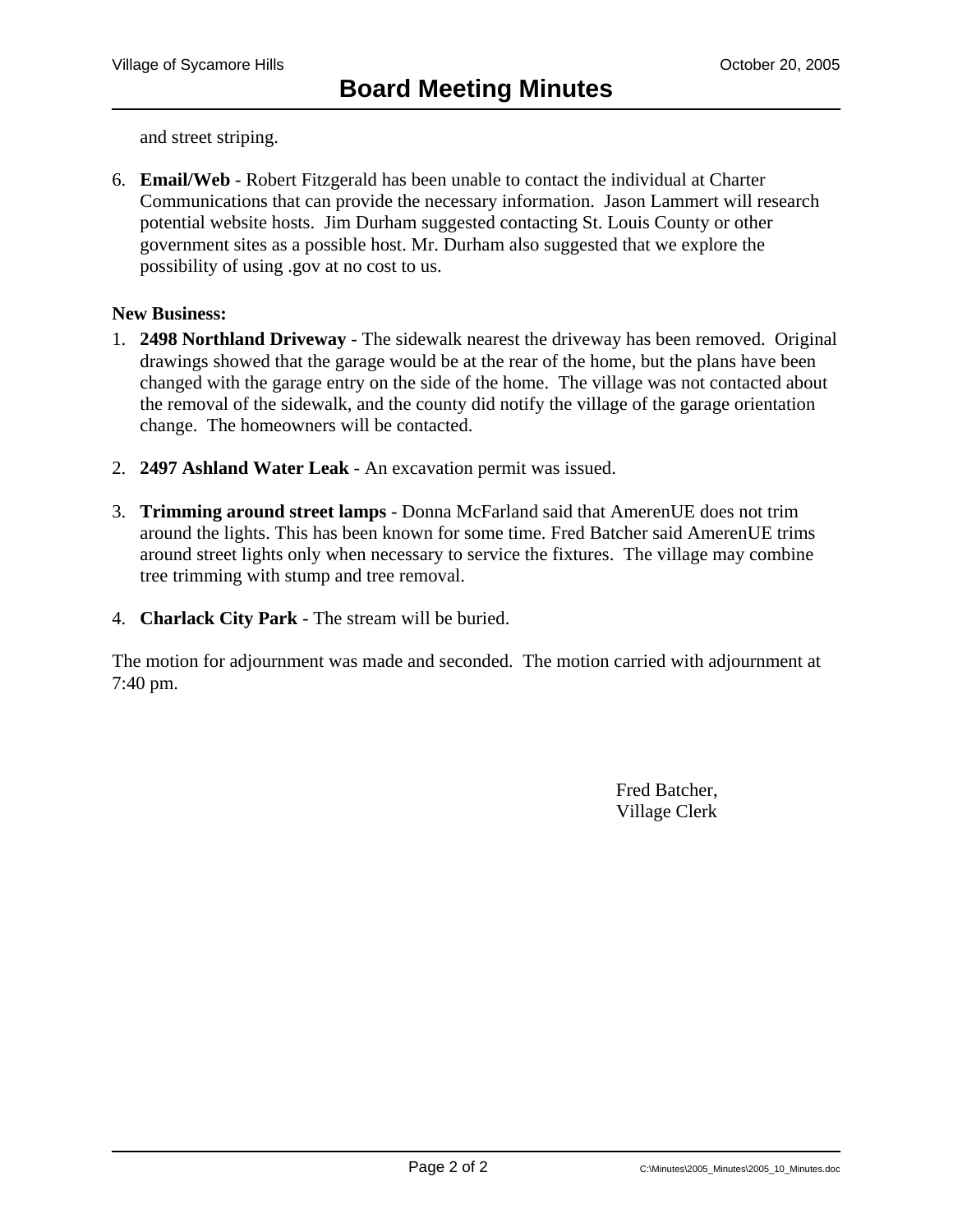The regular monthly meeting of the Board of Trustees of the Village of Sycamore Hills, St. Louis County, Missouri, was held Thursday evening, November 17, 2005 in the Educational Building of Calvary United Church of Christ, 2501 Hartland Avenue. The meeting was called to order at 7:05 pm and opened with the Pledge of Allegiance. Those present were Donna McFarland, Robert Fitzgerald and Jason Lammert.

A motion was made by Donna McFarland and seconded by Jason Lammert to approve the minutes of the October 20, 2005 meeting minutes as presented. The motion carried.

# ENTER MINUTES HERE

Donna McFarland said P. H. Weis & Associates, Inc. is now Weis Design Group. Most bills are normal or usual. Jason Lammert made the motion to approve bills totaling \$11,703.61 for payment. Donna McFarland seconded the motion and it carried.

## Reports of Chairman and Commissioners

Robert Fitzgerald read Phillip Burke's report aloud.

Jason Lammert's written report was received. He added that a home inspection has been requested /authorized at 2425 Walton Road. Other homes for sale were discussed: 2489 and 2492 Brown Road and others. Mr. Durham suggested that we get the word out to realty companies serving our area or in our newsletter. Home inspection and occupancy permit requirements have been on the village telephone/information cards for years.

A motion to accept the oral and written reports as submitted was made by Jason Lammert. The motion was seconded by Donna McFarland and it carried.

The agenda was amended to hear from Jim Phillips, Public Works Director for the City of St. John. Terry Milam wants us to know that although costs for providing services continue to rise, our costs for 2006 will not change. However, we should expect upward changes for 2007. We also briefly discussed the procedure for handling home inspections and the related fees. No conclusions were reached. Many issues need to be resolved when making any changes.

Discussion from the floor.

Ryan Klug of Weis Design Group presented the Graceland Avenue Sidewalk Improvement Project. Total cost is about \$34,000.00.

Fax, scanner, printer Equipment and sources were discussed. We are now awaiting Jeff Weaver's input.

Jason Lammert is trying to get in touch with Mark Scott whom he believes may be able to get us Wholesale tree prices. We may have to wait until spring for planting.

Stump removal

Jason is still working on this project. It may be possible to combine tree trimming with stump removal bids.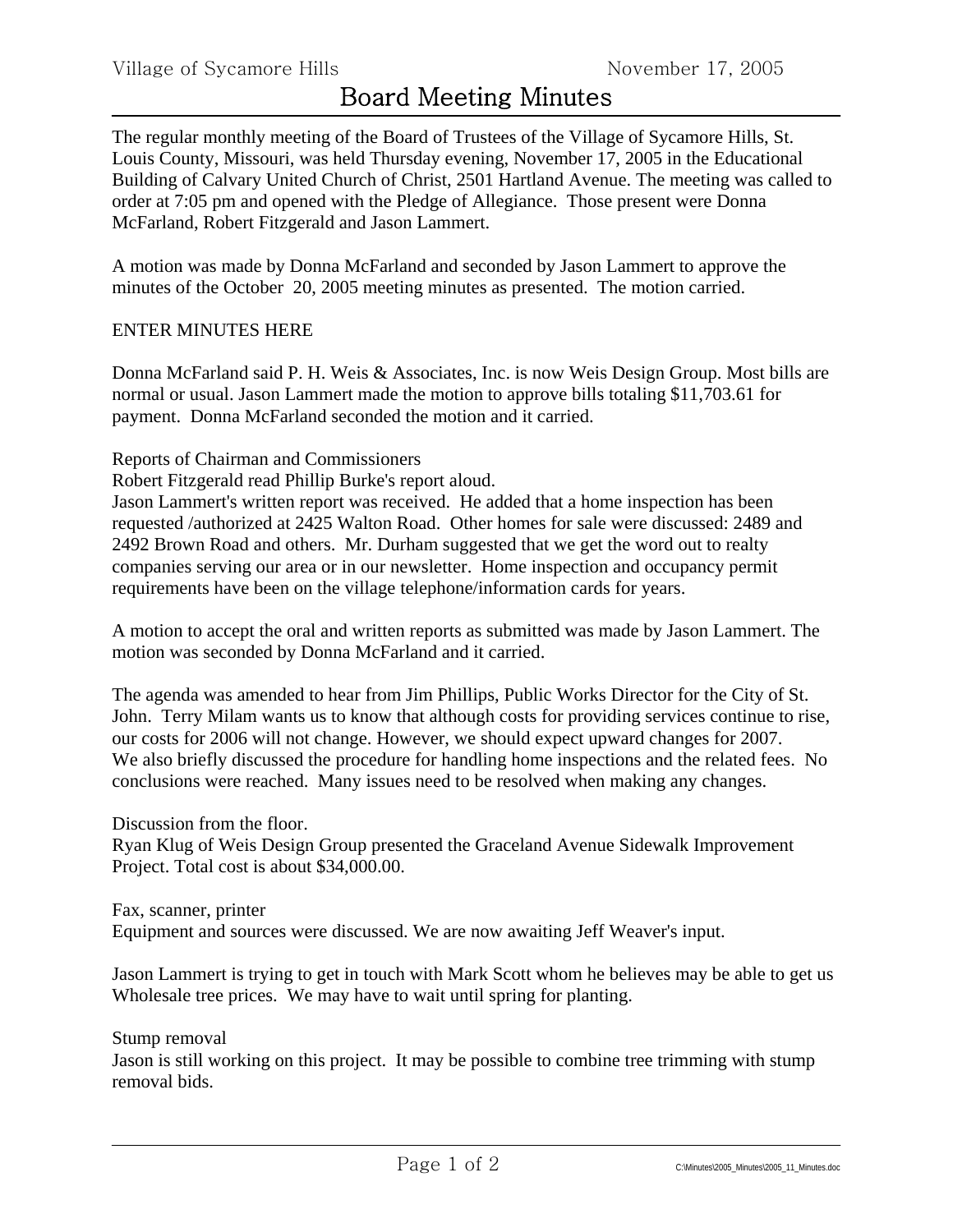# Web site

Jason Lammert told us about his research findings on setting up a web site, space offered, capabilities and the costs involved including use of gov org. et cetera. Sharon Kenny, 2428 Oakland Avenue, 427-4890, offered her assistance in getting the web site established.

# New Business

Filing of candidates in the April 4, 2006 election was discussed. Donna made a motion that we advertise in The Localite Shopper and in the Overland - St. Ann Journal at a cost not to exceed \$200.00. Jason Lammert seconded the motion and it carried.

The motion for adjournment was made and seconded. The motion carried. Adjournment was at 7:53 p.m.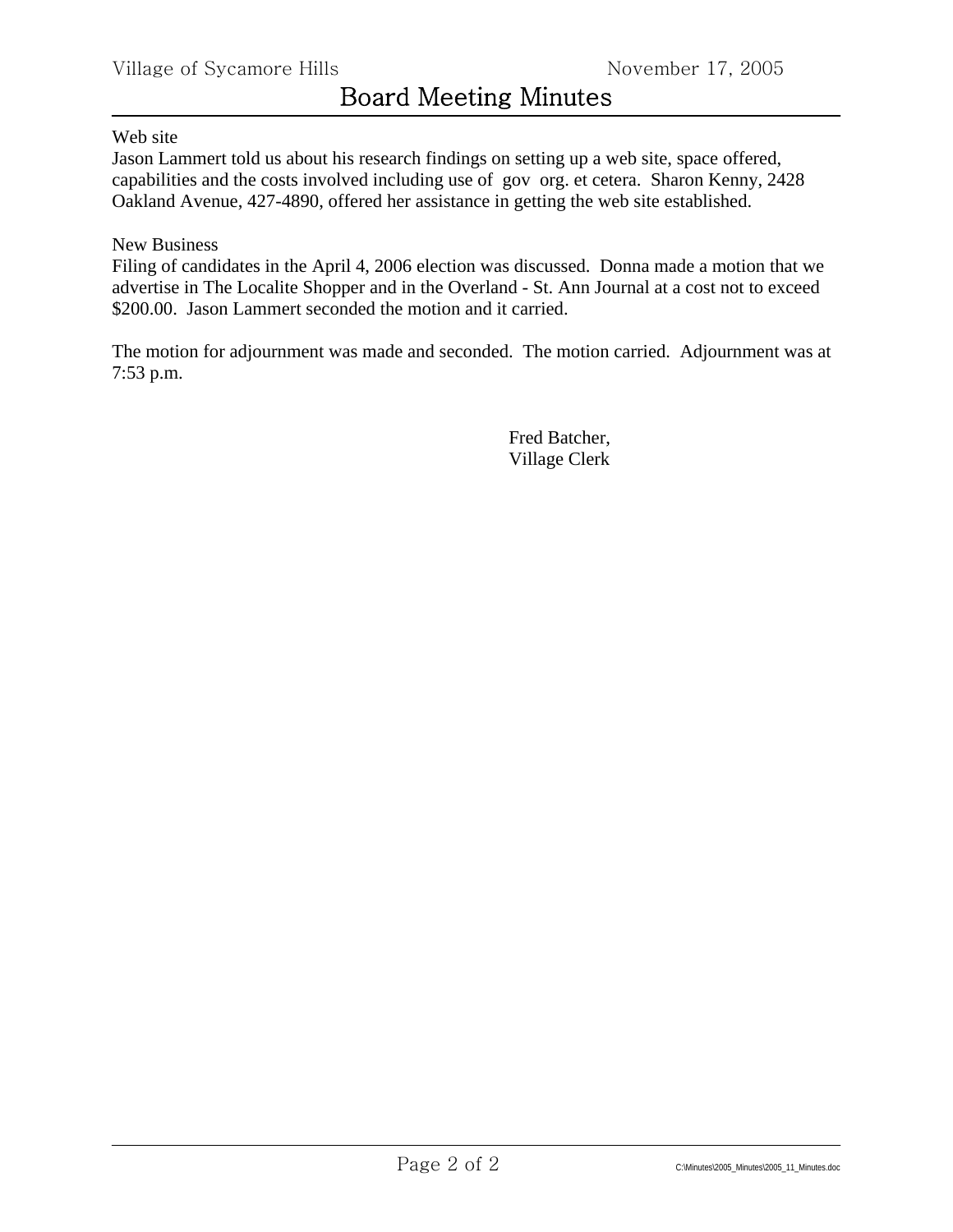A public hearing of the Board of Trustees of the Village of Sycamore Hills, St. Louis County, Missouri was held Thursday evening, December 29, 2005 in the Educational Building of Calvary United Church of Christ, 2501 Hartland Avenue. The meeting was called to order at 7:15 pm. Those present were Robert Fitzgerald, Jason Lammert, Donna McFarland, Jeffrey Weaver and Phillip Burke.

# **Public Hearing:**

#### 1. **Graceland Sidewalk Project -** ,

Three bid packages were presented:

| Aulbach Contracting, Inc.: | \$47,419.00 |
|----------------------------|-------------|
| R.V. Wagner:               | \$39,631.50 |
| N.B. West Contracting:     | \$31,736.00 |

Jason Lammert motioned with a second from Robert Fitzgerald to accept the bid from N.B. West for \$31,736.00. During a brief recess an internet search listed Creve Coeur, Maryland Heights and the Rockwood Conservation Area had also used N. B. West Contracting. Each of those projects was of a larger value than our project. The motion carried.

The motion for adjournment was made by Jeffrey Weaver and seconded by Donna McFarland. The motion carried. Adjournment was at 7:28 pm.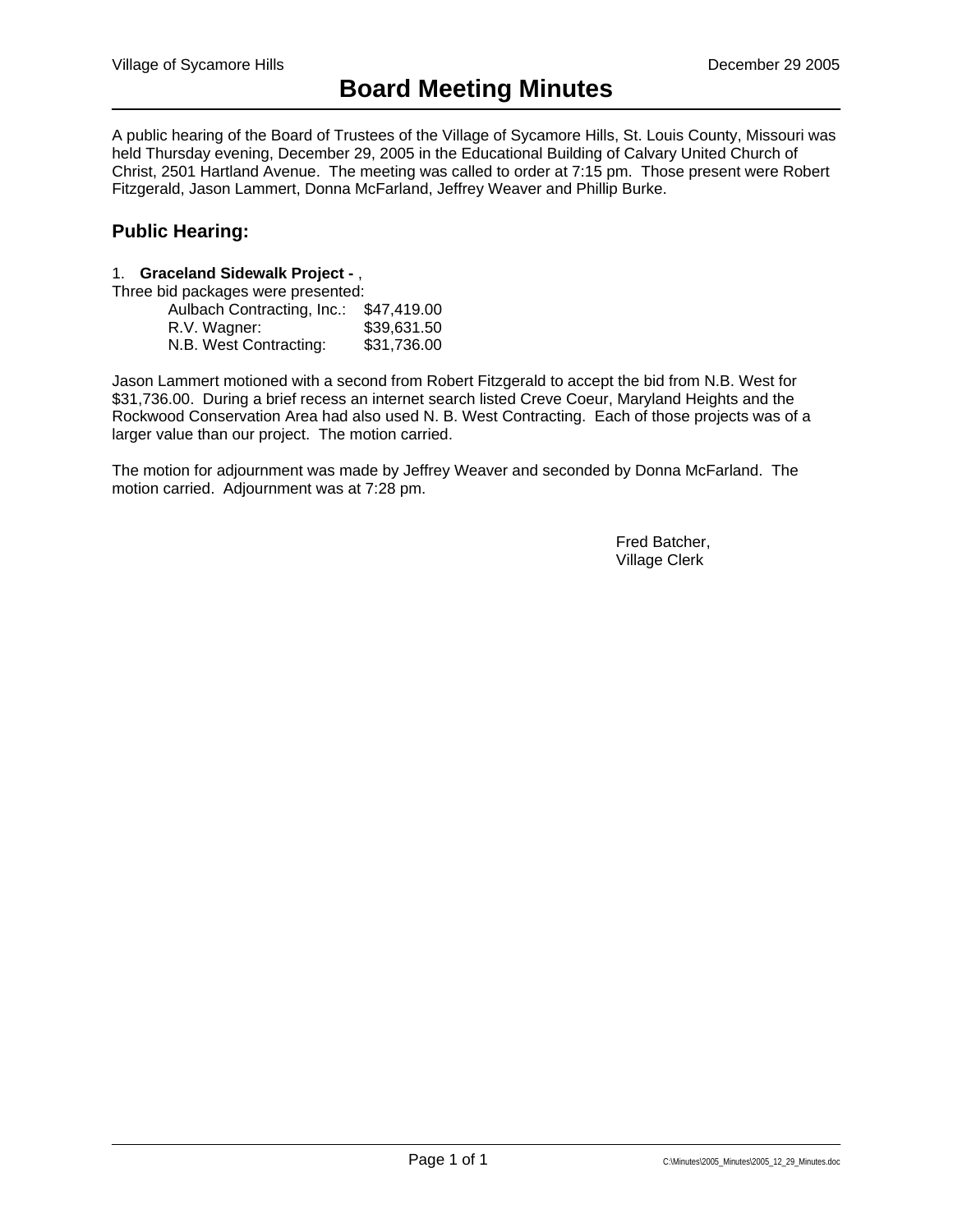The regular monthly meeting of the Board of Trustees of the Village of Sycamore Hills, St. Louis County, Missouri was held Thursday evening, December 15, 2005 in the Educational Building of Calvary United Church of Christ, 2501 Hartland Avenue. The meeting was called to order at 7:02 pm and opened with the Pledge of Allegiance. Those present were Robert Fitzgerald, Jason Lammert, Donna McFarland, Jeffrey Weaver and Phillip Burke.

# **Approval of Prior Month's Minutes:**

A motion was made by Robert Fitzgerald and seconded by Donna McFarland to approve the minutes of the November 17, 2005 meeting. The motion carried.

### **Presentation and Payment of Bills:**

Bills in the amount of \$17,793.19 were presented and explained by Donna McFarland. Warrant 5808 (check 2457) was for advertising for Graceland sidewalk bids. Warrant 5809 (check 2458) was our annual payment to MOPERM, our liability insurance. Bob Fitzgerald made the motion to pay the bills totaling \$17,793.19 as presented. Jason Lammert seconded the motion. The motion carried. Donna McFarland moved to pay Jeffrey Weaver \$25.00 for the November meeting he missed, and also to pay Phillip Burke \$50.00 for the October and November meetings he missed. The motion was seconded and passed.

## **Reports of the Chairman and Commissioners:**

Written reports were submitted by the chairman, the building, police, health and street commissioners. Jason Lammert verbally amended his report to add an inspection at 2451 Northland on December 9. Jason Lammert made the motion to accept the reports; Donna McFarland seconded the motion. The motion carried.

### **Discussion from the Floor:**

There was no discussion from the floor.

### **Old Business:**

- 1. **Graceland Sidewalk Project -** Phillip Burke presented the latest plans. Phillip will send a letter and a subset of the plans to the homeowners adjacent to the construction zones. Bids will be opened by Jason Lammert at Weis Design Group on Tuesday December 27 at 2pm. A special board meeting for the selection of a contractor will occur on Thursday December 29 at 7pm.
- 2. **Fax Machine -** Jason Lammert recommended a Brother fax machine that will meet our needs. A maximum of \$500 has already been approved for the purchase of a fax machine.
- 3. **Printer/Scanner -** This topic will be discussed during the work session.
- 4. **Trees -** Jason Lammert made a verbal agreement with Mr. Mark Scott, of 2430 Ashland Avenue, was made to purchase trees at wholesale prices. The selection and price will be approximately the same as from Forest ReLeaf, however, they will be of a larger size. The current status of the tree purchase is unknown.
- 5. **Stump Removal -** Jason Lammert will obtain bids before the end of the year for stump removal and tree trimming.
- 6. **Village Web Site -** Robert Fitzgerald reported that he has repeatedly tried to contact various individuals at Charter Communications for information about a web site. After his unsatisfactory experience with Charter Bob recommended that we find another source for a web host. Jason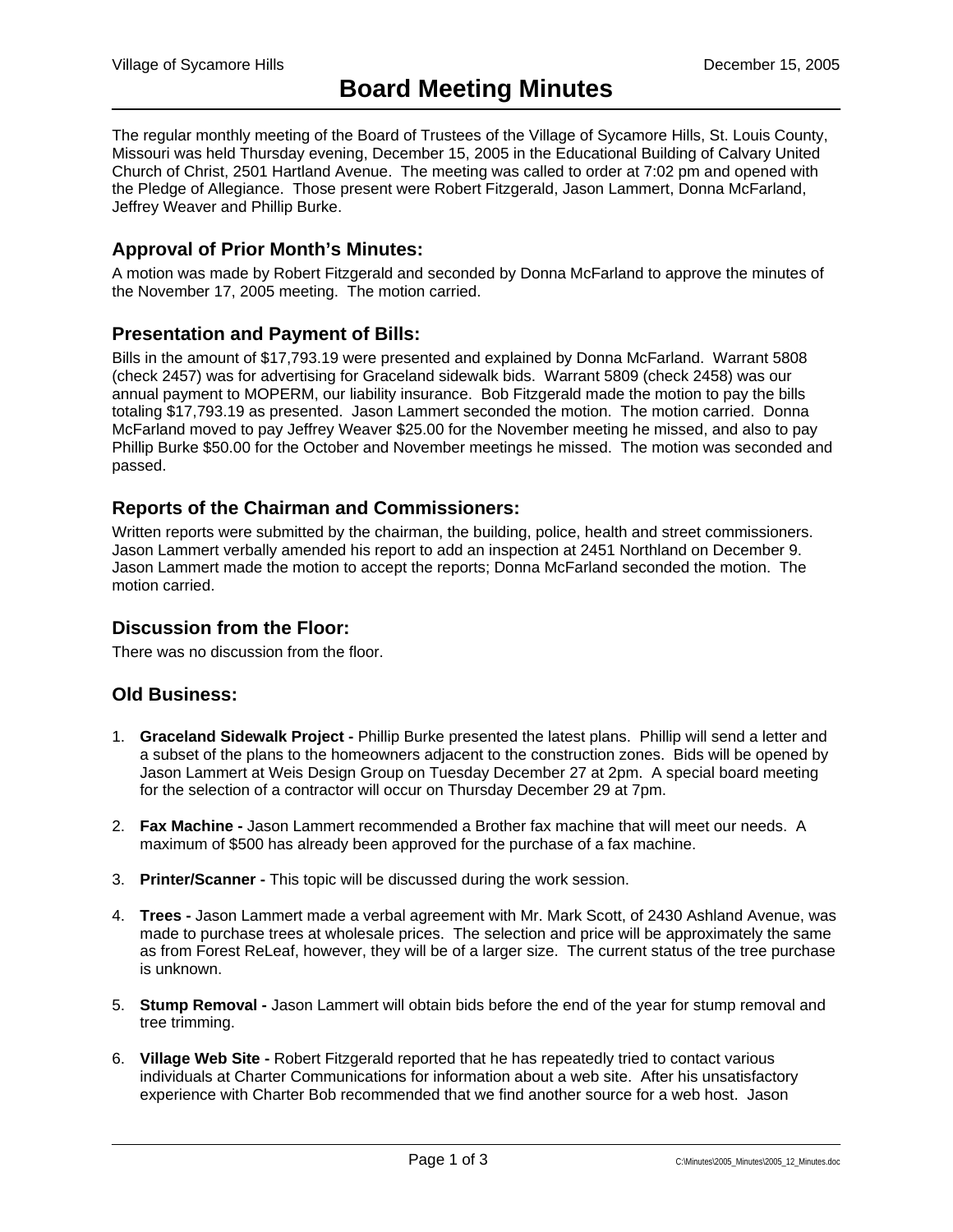Lammert suggested EPC in St. Charles. With a prepaid 12 month contract for \$119.50 (~\$10 per month) the fee to register the domain name will be waived. For this fee we would get 200-400 Megabytes for web hosting and 10 email boxes. Further discussion followed. Robert Fitzgerald made a motion to use EPC of St. Charles with a fee not to exceed \$150 with a second by Donna McFarland. The motion passed. A domain name will be discussed during the work session. (The domain names of *villageofsycamorehills.net* and *villageofsycamorehills.org* were selected during the work session.)

# **New Business:**

1. **Business Licenses** - The following businesses have applied for licenses with the restrictions as noted in the table below. Fred Batcher reported that Donald Warmann dba Fuller Brush Company will not renew his license. Jason Lammert made a motion to license the businesses as shown with a second by Jeffrey Weaver seconded the motion. The motion carried.

| Company                                                  | <b>Address</b>                               | City             | <b>State</b> | <b>ZIP</b> | <b>Business</b><br>License | Restrictions                                                                                                          |
|----------------------------------------------------------|----------------------------------------------|------------------|--------------|------------|----------------------------|-----------------------------------------------------------------------------------------------------------------------|
| Len's Auto Repair                                        | 8701 Lackland Road                           | Sycamore Hills   | <b>MO</b>    | 63114-5727 | 373                        | 1. Auto repair but no body work.                                                                                      |
| Donald Warmann<br>dba Fuller Brush Company               | 68 Mobile Drive                              | <b>Bridgeton</b> | <b>MO</b>    | 63044-1228 | 374                        | None.                                                                                                                 |
| Sharon McMillen<br>dba Happy Time Ice Cream              | 2480 Oakland Avenue                          | Sycamore Hills   | <b>MO</b>    | 63114-5016 | 375                        | None.                                                                                                                 |
| Susan Kenny dba<br>Hollyhocks Flowers and<br>Gifts, Inc. | 8909 Lackland Road                           | Sycamore Hills   | <b>MO</b>    | 63114-5406 | 376                        | None.                                                                                                                 |
| Schwan Home Service                                      | 115 West College Drive                       | Marshall         | MN           | 56258-1796 | 377                        | None.                                                                                                                 |
| Bearden Violin Shop, Inc.                                | X8787 Lackland Road                          | Sycamore Hills   | <b>MO</b>    | 63114-5797 | 378                        | None.                                                                                                                 |
| <b>Troy Patterson</b><br>dba T.J.'s Delivery Service     | 8907 Lackland Road                           | Sycamore Hills   | <b>MO</b>    | 63114-5406 | 379                        | None.                                                                                                                 |
| Critter Control of St. Louis                             | 8601 Lackland Road and<br>8625 Lackland Road | Sycamore Hills   | <b>MO</b>    | 63114-5009 | 380 / 380A                 | 1. Dead or destroyed animals to be frozen<br>and not disposed of until the morning of trash<br>pickup.                |
| R and R Auto                                             | 8621 Lackland Road                           | Svcamore Hills   | <b>MO</b>    | 63114-5009 | 381                        | 1. No retail auto sales on premises.<br>2. No more than eight (8) vehicles stored or<br>parked overnight on premises. |

2. **Stop Sign Changes on Graceland** - Phillip Burke suggested we consider removing stop signs on Graceland at Ashland, McKibbon, and Oakland. This would require a modification of Ordinance 387. Discussion followed. The representative from the St. John Police Department recommended keeping as many stop signs around schools to slow traffic since children are often unpredictable. Some comments from the floor were in favor of removing the signs. Further discussion of this issue will occur during the next meeting.